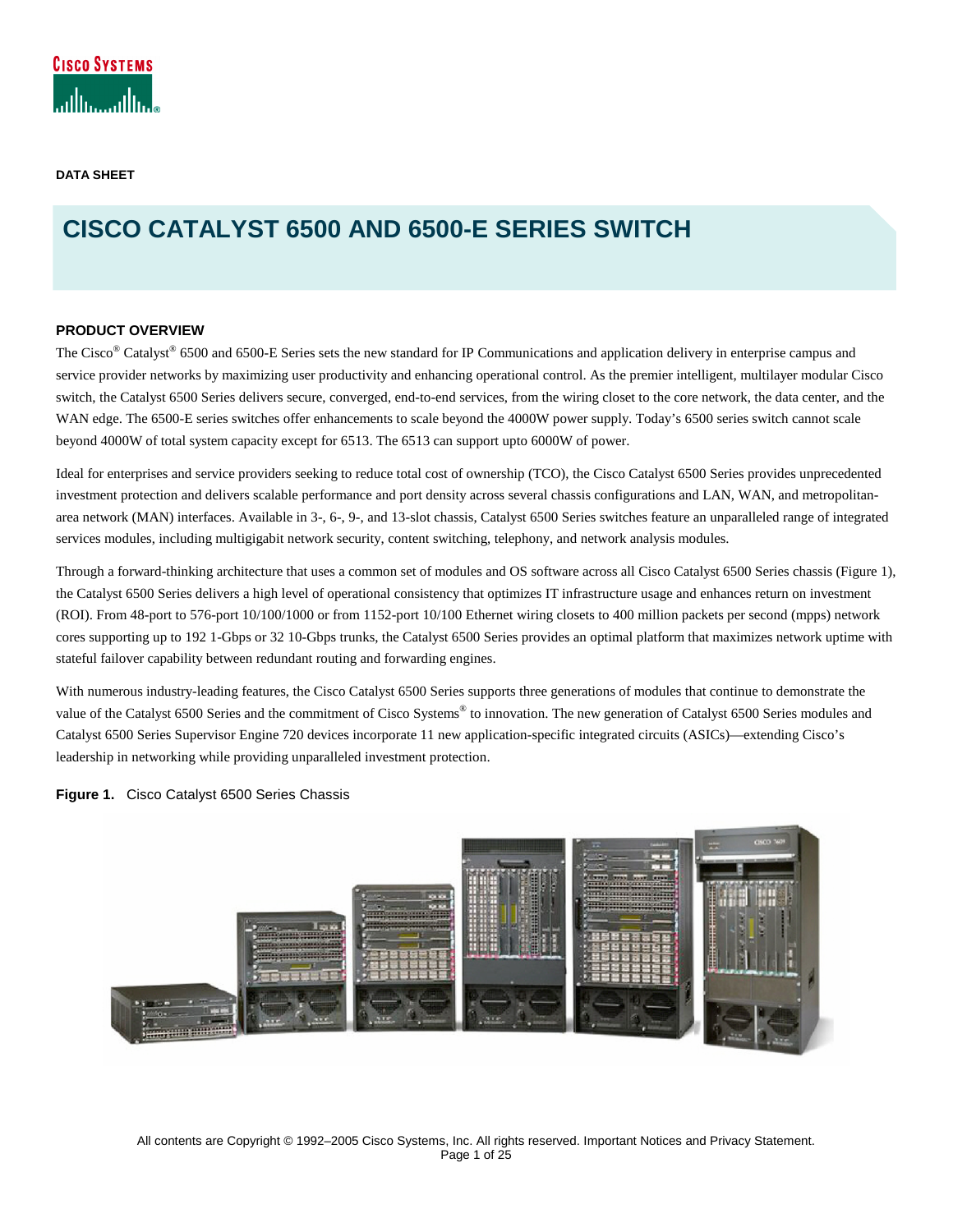### **FEATURES AND BENEFITS**

The Cisco Catalyst 6500 Series provides market-leading services, performance, port densities, and availability with investment protection for enterprise and service provider markets, including:

- **Maximum Network Uptime**—With platform, power supply, supervisor engine, switch fabric, and integrated network services, redundancy provides one- to three-second stateful failover and delivers application and services continuity in a converged network, minimizing disruption of mission-critical data and services
- **Comprehensive Network Security**—Integrates proven, multigigabit Cisco security solutions, including intrusion detection, firewall, VPN, and Secure Sockets Layer (SSL) into existing networks
- **Scalable Performance**—Provides up to 400-mpps performance with distributed forwarding architecture
- **Forward-Thinking Architecture with Investment Protection**—Supports three generations of interchangeable, hot-swappable modules in the same chassis, optimizing IT infrastructure usage, maximizing ROI, and reducing TCO
- **Operational Consistency**—Features 3-, 6-, 9-, and 13-slot chassis configurations sharing a common set of modules, Cisco IOS® Software, Cisco Catalyst Operating System Software, and network management tools that can be deployed anywhere in the network
- **Unparalleled Services Integration and Flexibility**—Integrates advanced services such as security, wireless LAN services, and content with converged networks; provides the widest range of interfaces and densities, from 10/100 and 10/100/1000 Ethernet to 10 Gigabit, and from DS-0 to OC-48; and performs in any deployment from end to end

### **Operational Consistency in End-to-End Cisco Catalyst 6500 Series Deployments**

- Features 3-, 6-, 9-, and 13-slot chassis configurations that share a common set of modules, software, and network management tools
- Deploys anywhere in the network—from the wiring closet to the core network, to the data center, to the WAN edge
- Shares WAN port adapters with Cisco 7xxx Series routers for reduced sparing and training costs
- Offers choice of Cisco IOS Software and Cisco Catalyst Operating System Software supported on all supervisor engines, providing smooth migration from Cisco Catalyst 5000 Series and Cisco 7500 Series deployments

#### **Maximum Network Uptime and Network Resiliency**

- Provides packet-loss protection and the fastest recovery from network disruption
- Features fast, one- to three-second stateful failover between redundant supervisor engines
- Offers optional, redundant, high-performance Cisco Catalyst 6500 Series Supervisor Engine 720, passive backplane, multimodule Cisco EtherChannel® technology, IEEE 802.3ad link aggregation, IEEE 802.1s only, and Hot Standby Router Protocol/Virtual Router Redundancy Protocol (HSRP/VRRP) high-availability features

#### **Integrated High-Performance Network Security and Management**

Integrated gigabit-per-second services modules, deployed where external devices would not be feasible, simplify network management and reduce TCO. These include:

- **Gigabit Firewall**—Provides access protection
- **High-Performance Intrusion Detection System (IDS)**—Provides intrusion detection protection
- **Gigabit Network Analysis Module**—Provides a more manageable infrastructure and full Remote Monitoring (RMON) support
- **High-Performance SSL**—Provides high-performance, secure e-commerce traffic termination
- **Gigabit VPN and Standards-Based IP Security (IPSec)**—Support lower-cost Internet and intracampus connections

#### **Content- and Application-Aware Layers 2 Through 7 Switching Services**

• An integrated content switching module (CSM) brings high-performance, feature-rich server and firewall load balancing to the Cisco Catalyst 6500 Series, helping to ensure a safer and more manageable infrastructure with unprecedented control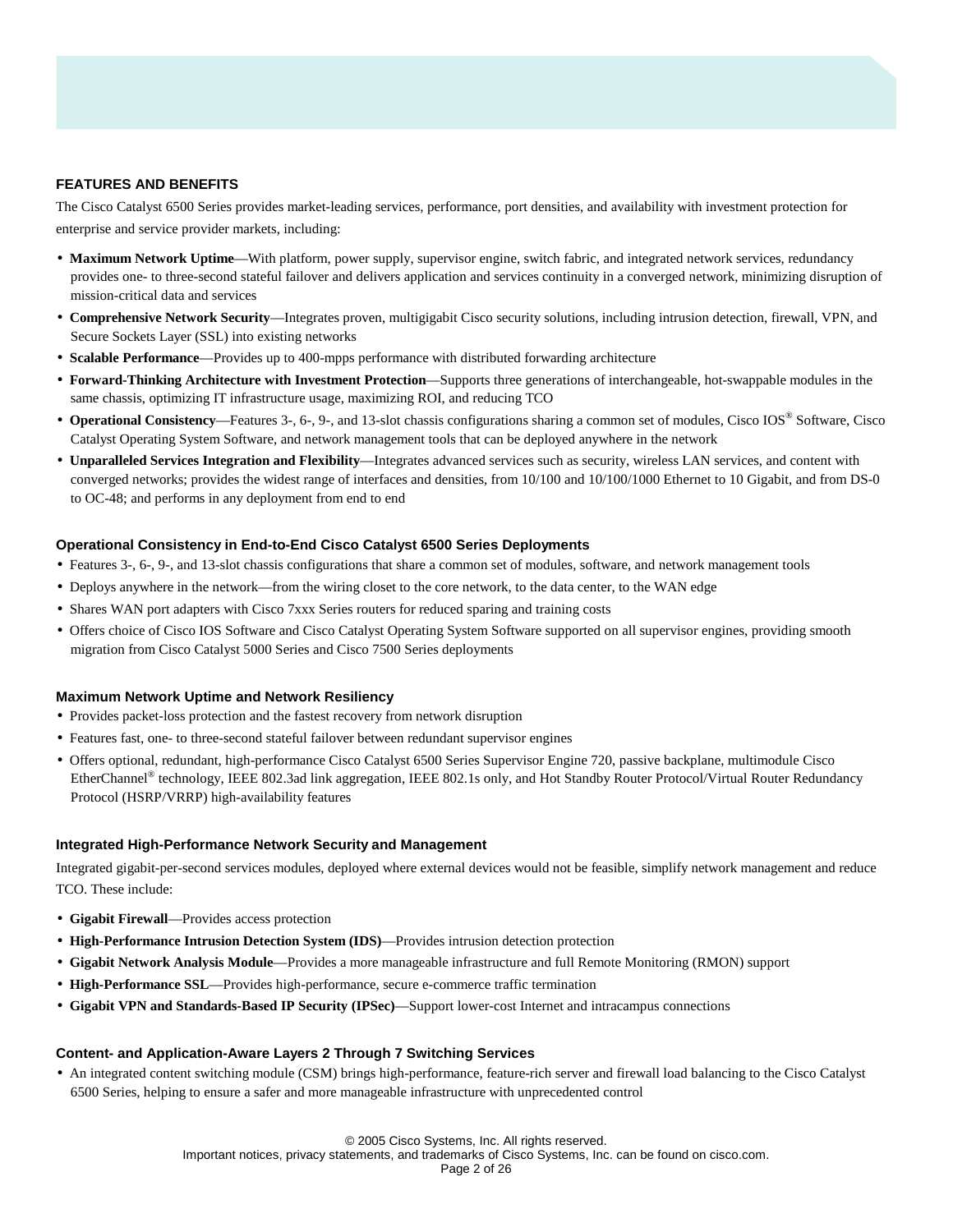- Integrated multigigabit SSL acceleration, combined with a CSM, provides a high-performance e-commerce solution
- Integrated multigigabit firewall and CSMs provide a secure, high-performance, data center solution
- Software features such as Network-Based Application Recognition (NBAR) enhance network management and control of bandwidth utilization

### **Scalable Performance**

- Delivers the industry's highest LAN switch performance, 400 mpps, using the distributed Cisco Express Forwarding platform
- Supports a mix of Cisco Express Forwarding implementations and switch-fabric speeds for optimal wiring closet, core network, data center, and WAN edge deployments, as well as service provider networks

### **Rich Layer 3 Services**

- Multiprotocol Layer 3 routing supports traditional network requirements and provides a smooth transition mechanism in the enterprise
- Provides hardware support for enterprise-class and service-provider-scale routing tables
- Provides IPv6 support in hardware (using the Cisco Catalyst 6500 Series Supervisor Engine 720) with an unparalleled high-performance suite of services
- Provides hardware support for large enterprise-class and service-provider-scale routing tables
- Provides Multiprotocol Label Switching (MPLS) support in hardware to enable VPN services within the enterprise and facilitate smooth integration with new high-speed service provider core infrastructures and Metro Ethernet deployments

### **Enhanced Data, Voice, and Video Services**

- Provides integrated IP Communications throughout all Cisco Catalyst 6500 Series platforms
- Provides 10/100 and 10/100/1000 line cards, which are field-upgradable with inline power using a daughter card
- Supports prestandard Cisco Inline Power as well as standards-based IEEE 802.3af Power over Ethernet (PoE)
- Provides dense T1/E1 and foreign exchange station (FXS) voice over IP (VoIP) gateway interfaces for public switched telephone network (PSTN) access and traditional phone, fax, and private branch exchange (PBX) connections
- Supports high-performance IP Multicast video and audio applications
- Provides the integrated management necessary to effectively deploy a scalable, enterprise-converged network

### **Highest Level of Interface Flexibility, Scalability, and Density**

- Provides the port densities and interface choices that large, mission-critical wiring closets, core enterprise networks, and distribution networks require
- Supports up to 576 10/100/1000 gigabit-over-copper ports or 1152 10/100 Ethernet ports
- Features the industry's first 96-port 10/100 RJ-45 module, with optional, field-upgradable support for 802.3af PoE
- Provides up to 192 Gigabit Ethernet ports
- Features the industry's first 10 Gigabit Ethernet, Channelized OC-48 dense OC-3 packet over SONET (POS)
- Provides investment protection by using Cisco 7xxx Series port adapters on the Cisco Catalyst 6500 Series FlexWAN Line Card, supporting T1/E1 through OC-48 WAN interfaces
- Chassis sizes range from 3-slot (Cisco Catalyst 6503 Switch) to 13-slot (Cisco Catalyst 6513 Switch)

### **High-Speed WAN Interfaces**

- Provides high-speed WAN, ATM, and SONET interfaces that are compatible with other core-network routers
- Provides single-device management for WAN aggregation and for campus and metro connectivity
- Delivers maximum investment protection
- Highly flexible modular architecture supports multiple generations of modules that are fully interoperable with each other in the same chassis
- Upgradable supervisor engines can add Layer 3 routing or forwarding capabilities over time

#### © 2005 Cisco Systems, Inc. All rights reserved.

Important notices, privacy statements, and trademarks of Cisco Systems, Inc. can be found on cisco.com.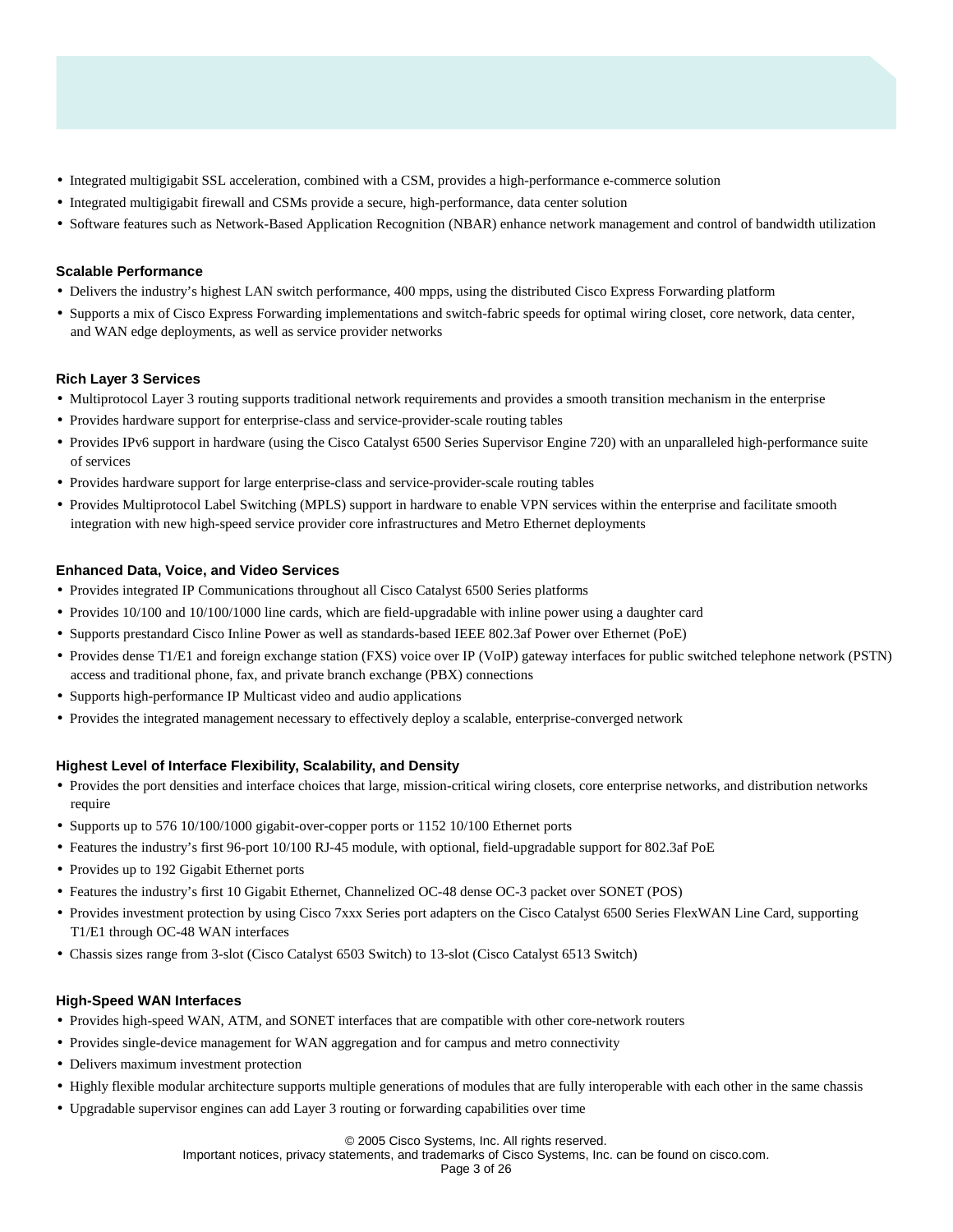- Cisco IOS Software and Cisco Catalyst Operating System Software are supported across all supervisor engines
- Field-upgradable inline power for 10/100 Mbps and 10/100/1000 Mbps Ethernet modules offers scalable IP telephony and wireless computing
- A steady stream of new services modules adds to the deployment options
- Includes Cisco Catalyst 6500 Series network security, content switching, and voice capabilities
- Future modules will increase performance, increase port density, and include additional services

### **Ideal for Metro Ethernet WAN Services**

- 802.1Q and 802.1Q tunneling (QinQ), providing point-to-point and multipoint Ethernet services
- Ethernet over MPLS in MPLS backbone networks for superior network scaling, providing VLAN translation capability
- Layer 2 and Layer 3 quality of service (QoS), facilitating tiered Ethernet service offerings through rate limiting and traffic shaping
- Superior high-availability features, including enhanced Spanning Tree Protocol, IEEE 802.1s, IEEE 802.1w, and Cisco EtherChannel IEEE 802.3ad link aggregation

Table 1 lists the primary features of the Cisco Catalyst 6500 Series.

| <b>Feature</b>                        | <b>Cisco Catalyst 6500 Series</b>                                                        |
|---------------------------------------|------------------------------------------------------------------------------------------|
| <b>Chassis Configurations</b>         | 3-slot                                                                                   |
|                                       | 6-slot                                                                                   |
|                                       | 9-slot                                                                                   |
|                                       | 9 vertical slots                                                                         |
|                                       | 13-slot                                                                                  |
| <b>Backplane Bandwidth</b>            | 32-Gbps shared bus                                                                       |
|                                       | 256-Gbps switch fabric                                                                   |
|                                       | 720-Gbps switch fabric                                                                   |
| <b>Layer 3 Forwarding Performance</b> | Cisco Catalyst 6500 Supervisor Engine 1A Multilayer Switch Feature Card (MSFC2): 15 mpps |
|                                       | Catalyst 6500 Supervisor Engine 2 MSFC2: up to 210 mpps                                  |
|                                       | Catalyst 6500 Supervisor Engine 32 MSFC2a: 15 mpps                                       |
|                                       | Catalyst 6500 Supervisor Engine 720: up to 400 mpps                                      |
| <b>Operating System</b>               | Cisco Catalyst OS                                                                        |
|                                       | Cisco IOS Software                                                                       |
|                                       | Hybrid configuration                                                                     |
| <b>Redundant Supervisor Engines</b>   | Yes, with stateful failover                                                              |
| <b>Redundant Components</b>           | Power supplies (1+1)                                                                     |
|                                       | Switch fabric (1+1)                                                                      |
|                                       | Replaceable clock                                                                        |
|                                       | Replaceable fan tray                                                                     |

### **Table 1.** Cisco Catalyst 6500 Series at a Glance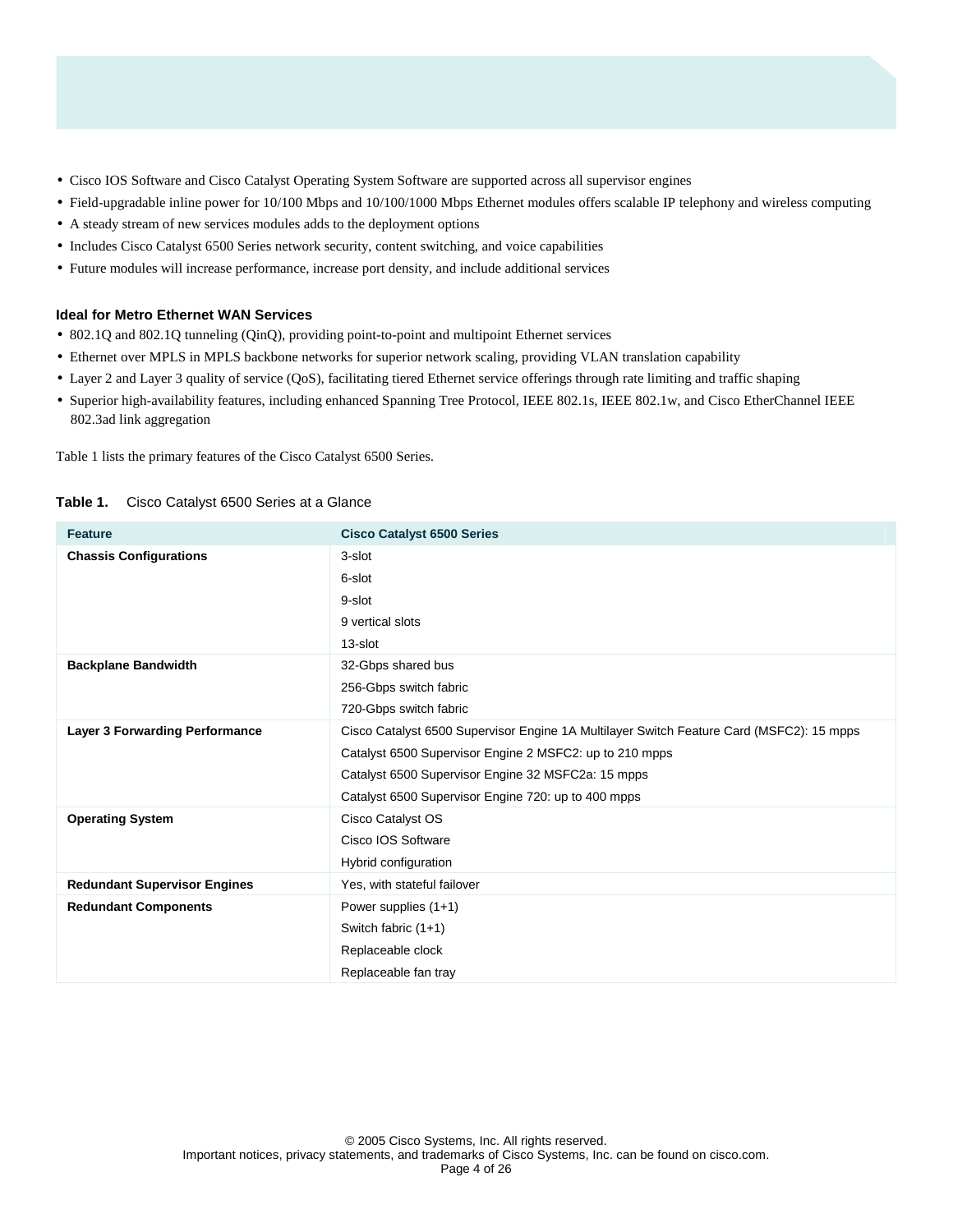| <b>Feature</b>                    | <b>Cisco Catalyst 6500 Series</b>      |  |  |  |  |
|-----------------------------------|----------------------------------------|--|--|--|--|
| <b>High-Availability Features</b> | Gateway Load Balancing Protocol        |  |  |  |  |
|                                   | Hot Standby Router Protocol (HSRP)     |  |  |  |  |
|                                   | Multimodule EtherChannel technology    |  |  |  |  |
|                                   | Rapid Spanning Tree Protocol (RSTP)    |  |  |  |  |
|                                   | Multiple Spanning Tree Protocol (MSTP) |  |  |  |  |
|                                   | Per-VLAN Rapid Spanning Tree           |  |  |  |  |
|                                   | Rapid convergence Layer 3 protocols    |  |  |  |  |
| <b>Advanced Services Modules</b>  | Content services gateway               |  |  |  |  |
|                                   | <b>CSM</b>                             |  |  |  |  |
|                                   | Firewall module                        |  |  |  |  |
|                                   | <b>IDS</b> module                      |  |  |  |  |
|                                   | IP Security (IPSec) VPN module         |  |  |  |  |
|                                   | Network analysis module                |  |  |  |  |
|                                   | Persistent storage device              |  |  |  |  |
|                                   | SSL module                             |  |  |  |  |
|                                   | Wireless LAN services module           |  |  |  |  |

## **Table 2.** Cisco Catalyst 6500 Series Port Density Information, WAN Modules and Interfaces

| <b>Maximum System Port Densities</b><br>(Including Supervisor Engine Ports) | <b>Catalyst</b><br>6503              | <b>Catalyst</b><br>6503-E            | <b>Catalyst</b><br>6506 and<br>6506-E | <b>Catalyst</b><br>6509 and<br>6509-E | Catalyst 6509-<br><b>NEB and</b><br>6509-NEB-A | <b>Catalyst</b><br>6513                |
|-----------------------------------------------------------------------------|--------------------------------------|--------------------------------------|---------------------------------------|---------------------------------------|------------------------------------------------|----------------------------------------|
| 10 Gigabit Ethernet (XENPAK)                                                | 2                                    | 8                                    | 20                                    | 32                                    | 32                                             | 20                                     |
| Gigabit Ethernet (Small Form-Factor<br>Pluggable [SFP] optics)              | 8                                    | 98                                   | 242                                   | 386                                   | 384                                            | 410                                    |
| Gigabit Ethernet (gigabit interface<br>converter [GBIC])                    | 34                                   | 34                                   | 82                                    | 130                                   | 130                                            | 194                                    |
| 10/100/1000 Ethernet                                                        | 97                                   | 97                                   | 241                                   | 385                                   | 385                                            | 577                                    |
| 10/100 Fast Ethernet                                                        | 192                                  | 192                                  | 480                                   | 768                                   | 768                                            | 1152                                   |
| 100BASE-FX                                                                  | 96                                   | 96                                   | 240                                   | 384                                   | 384                                            | 576                                    |
| FlexWAN (DS-0 to OC-3)                                                      | 2 modules<br>with 4 port<br>adapters | 2 modules<br>with 4 port<br>adapters | 5 modules<br>with 10 port<br>adapters | 8 modules<br>with 16 port<br>adapters | 8 modules with<br>16 port<br>adapters          | 12 modules<br>with 24 port<br>adapters |
| <b>Integrated WAN Modules</b>                                               |                                      |                                      |                                       |                                       |                                                |                                        |
| OC-3 POS ports                                                              | 16                                   | 16                                   | 40                                    | 64                                    | 64                                             | 96                                     |
| OC-12 POS ports                                                             | 8                                    | 8                                    | 20                                    | 32                                    | 32                                             | 48                                     |
| OC-12 ATM ports                                                             | 4                                    | 4                                    | 10                                    | 16                                    | 16                                             | 24                                     |
| OC-48 POS/Dynamic Packet Transport<br>(DPT) ports                           | 4 POS<br>2 DPT                       | 4 POS<br>2 DPT                       | <b>10 POS</b><br>5 DPT                | <b>16 POS</b><br>8 DPT                | <b>16 POS</b><br>8 DPT                         | <b>24 POS</b><br>12 DPT                |
| <b>PSTN Interfaces</b>                                                      |                                      |                                      |                                       |                                       |                                                |                                        |
| Digital T1/E1 trunk ports                                                   | 36                                   | 36                                   | 90                                    | 144                                   | 144                                            | 216                                    |
| <b>FXS</b> interfaces                                                       | 144                                  | 144                                  | 360                                   | 576                                   | 576                                            | 864                                    |

© 2005 Cisco Systems, Inc. All rights reserved. Important notices, privacy statements, and trademarks of Cisco Systems, Inc. can be found on cisco.com. Page 5 of 26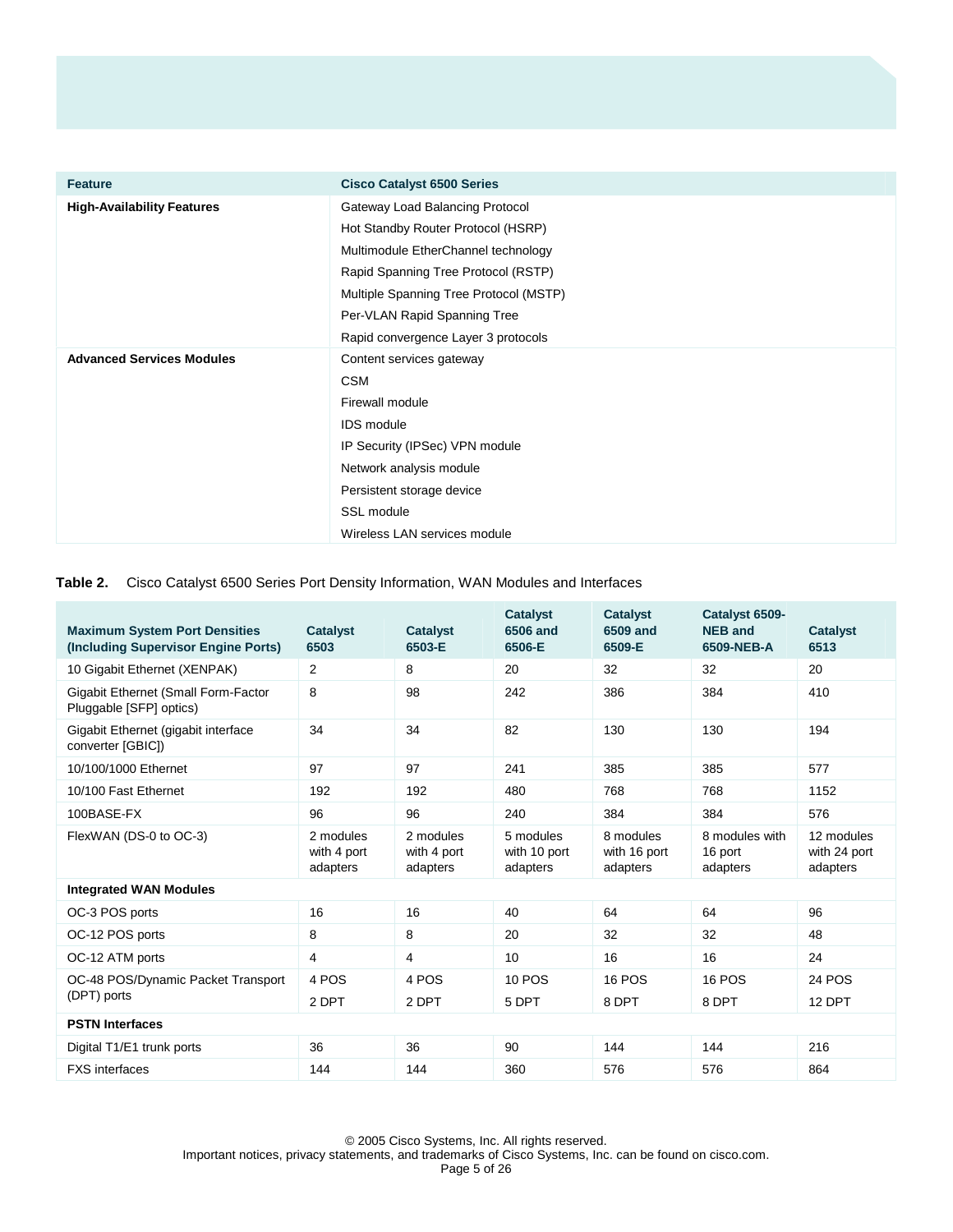### **DEPLOYMENT SCENARIOS**

The Cisco Catalyst 6500 Series can be deployed for converged services for campus, Internet service provider (ISP), metro edge, and grid computing networks:

• **Campus Networks—Features** 10/100 and 10/100/1000 autosensing modules that provide inline power for the wiring closet, along with robust high-availability, security, and manageability features; world-class networking software; high-performance Gigabit and 10 Gigabit interface modules; and network management for the distribution and core network (Figure 2).



**Figure 2.** Deployment Scenarios for Cisco Catalyst 6500 Series Switches in Campus Networks

• **ISP Network**—The Cisco Catalyst 6500 Series provides robust high-availability, security, and manageability features; world-class networking software; high-performance Gigabit and 10 Gigabit interface modules; and network management for the most demanding service provider networking environments requiring MPLS, IP Multicast, IPv6, an extensive set of WAN interfaces, and hierarchical traffic shaping (Figure 3).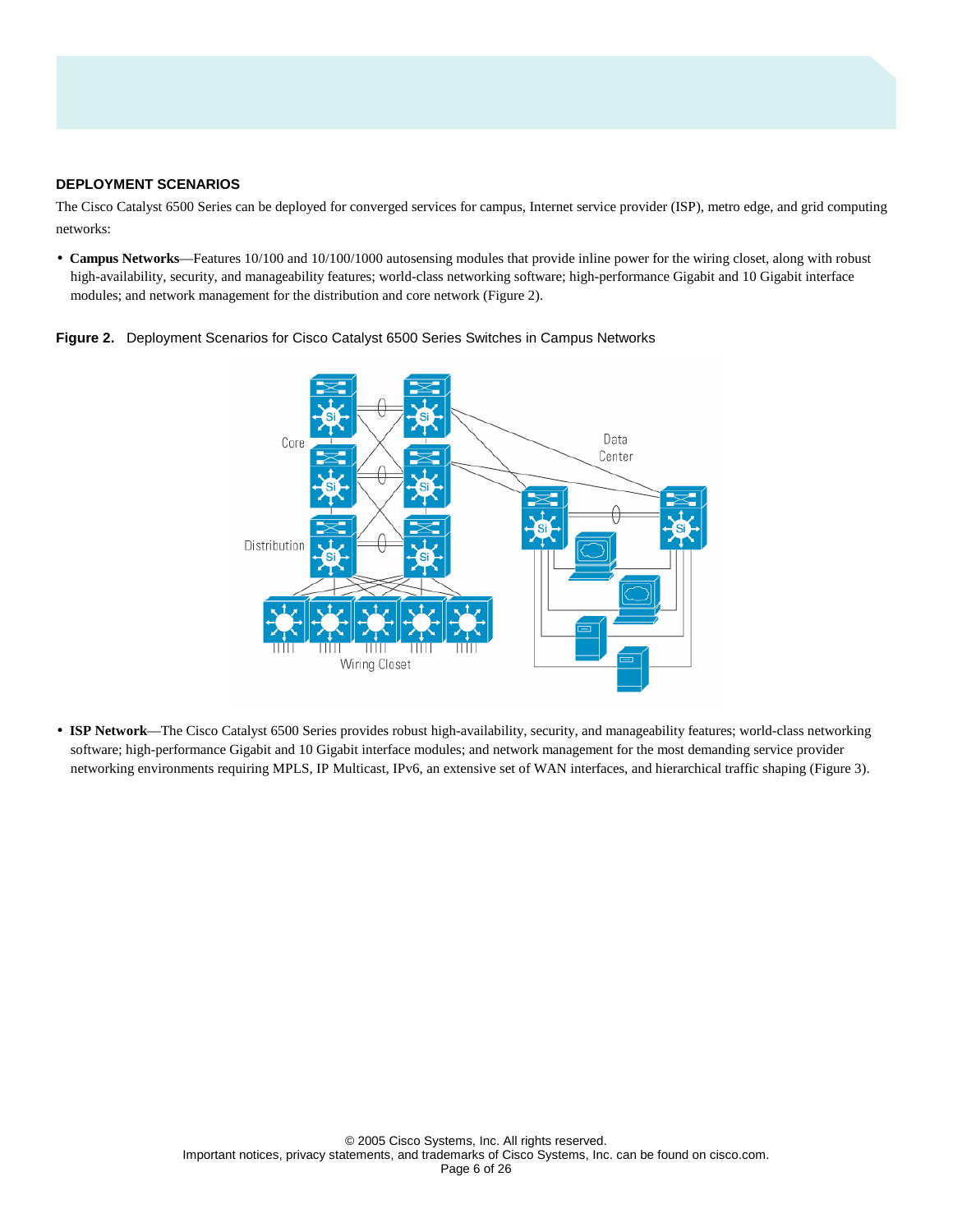# **Figure 3.** Deployment Scenarios for Cisco Catalyst 6500 Series Switches in ISP Networks



- **Metro Edge**—The Cisco Catalyst 6500 Series features edge, distribution, and core network-layer interfaces for point-to-point and multipoint Ethernet services for metro and intermetro network deployments with the following features (Figure 4):
	- High-performance 10 Gigabit Ethernet uplinks
	- 802.1Q tunneling
	- Ethernet over MPLS
	- Layer 2 and Layer 3 QoS
	- Network Equipment Building Standards (NEBS) compliance
	- Security, high availability, and manageability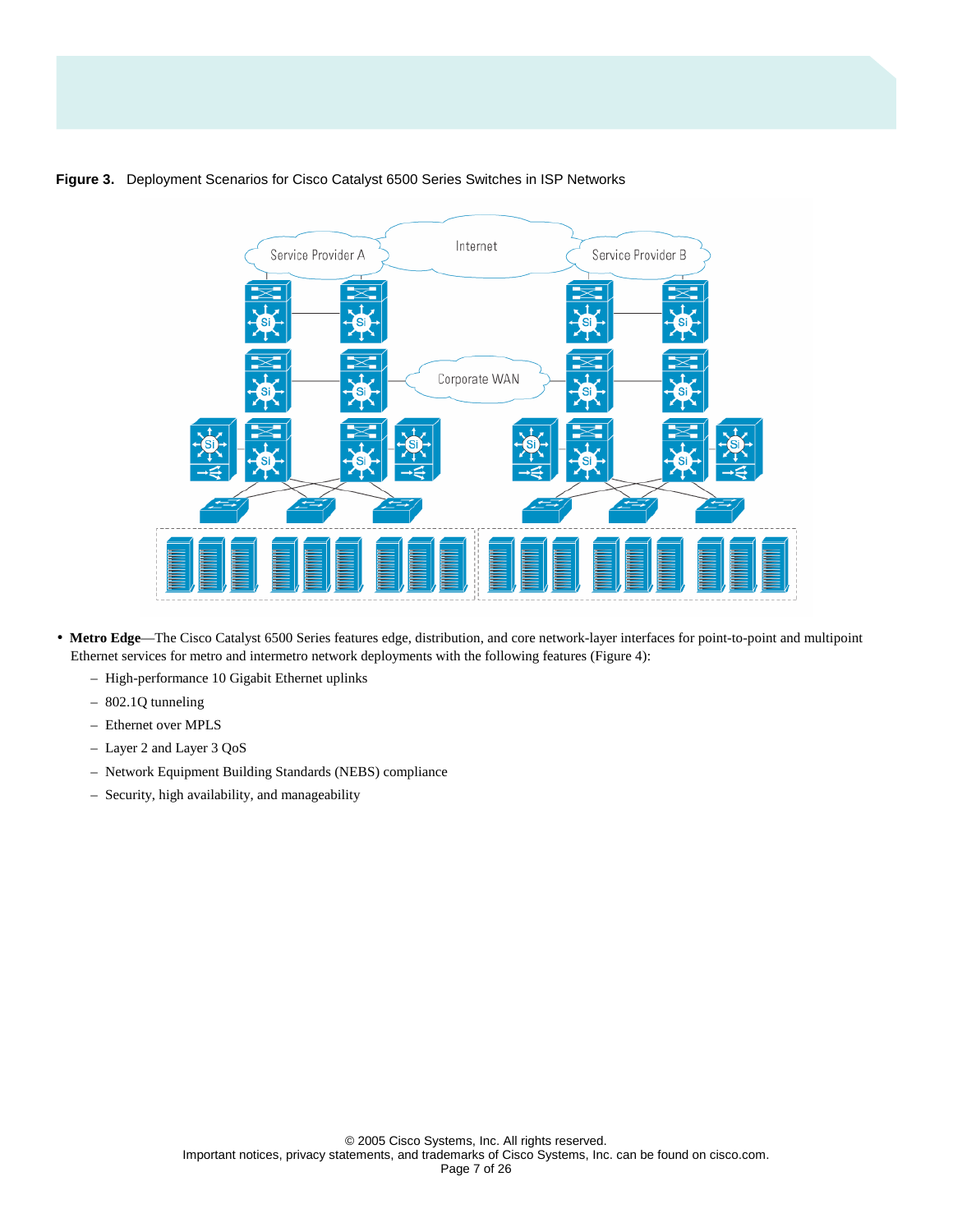

### **Figure 4.** Deployment Scenarios for Cisco Catalyst 6500 Series Switches in Metro Edge

• **Grid Computing Network**—The Cisco Catalyst 6500 Series provides high-speed optical interface modules and world-class software required to manage high-volume traffic and to build and manage large-scale networks (Figure 5).

**Figure 5.** Deployment Scenarios for Cisco Catalyst 6500 Series Switches in Grid Computing Network

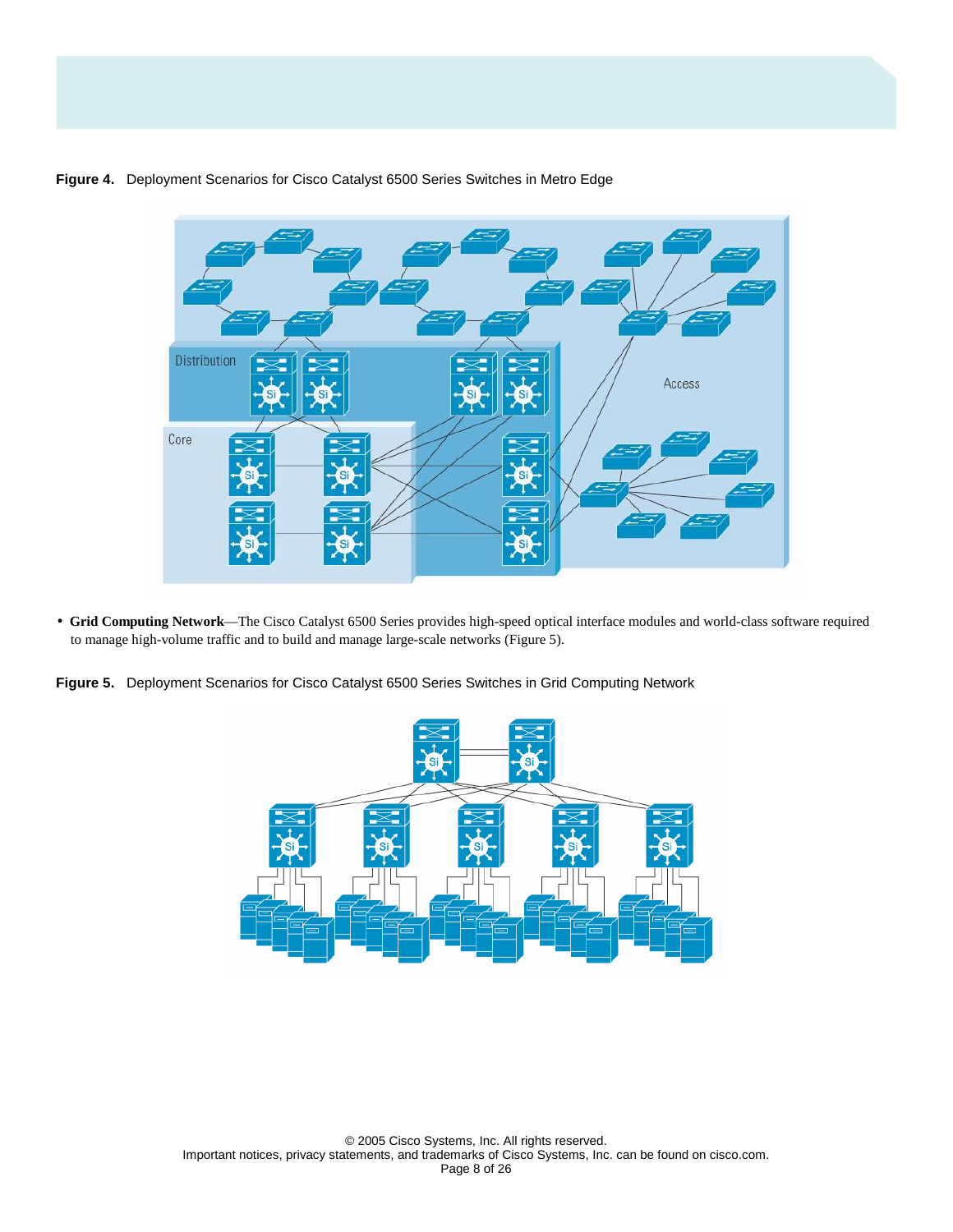### **SYSTEM OVERVIEW**

### **Modular Architecture**

The Cisco Catalyst 6500 Series is a modular system that can grow as customer requirements expand and technology evolves, allowing customers to upgrade and reconfigure systems by adding new modules, replacing existing modules, and adding and redeploying systems. Throughout the Cisco Catalyst 6500 Series, modules are:

- **Configurable**—Separately, simplifying the addition of new services
- **Interoperable**—In the same chassis, providing flexible design options
- **Interchangeable**—Among Cisco Catalyst 6500 Series systems, simplifying sparing and network expansion
- **Hot-swappable**—Without requiring a chassis to be powered off, providing fast upgrade and repair
- **Upgradable**—As newer modules come along, providing investment protection

#### **Cisco Catalyst 6500 Series Hardware-Forwarding Architectures**

Cisco Catalyst 6500 Series modules use one of three forwarding technologies, each having a different architecture with different characteristics and capabilities:

- **Cisco Express Forwarding**—Scaling to 30 mpps, this technology uses a central Cisco Express Forwarding engine located on the supervisor engine's policy feature card (PFC) daughter card and Cisco Express Forwarding tables located on the supervisor engine. The supervisor engine makes all forwarding decisions for all interface modules centrally. For more information, see [How Cisco Express Forwarding Works](http://www.cisco.com/en/US/products/hw/switches/ps708/products_data_sheet09186a00800ff916.html).
- **Distributed Cisco Express Forwarding**—Suited for the most demanding environments, this technology uses the distributed Cisco Express Forwarding engine located on the interface module's distributed forwarding card (DFC) daughter card and the distributed Cisco Express Forwarding table, a local copy of the supervisor engine's central Cisco Express Forwarding table located on the interface module's DFC. The interface module makes all forwarding decisions locally, and provides maximum performance and scalability. For more information, see [How Distributed Cisco Express Forwarding Works](http://www.cisco.com/en/US/products/hw/switches/ps708/products_data_sheet09186a00800ff916.html).

### **Cisco Catalyst 6500 Series Switching Architectures**

Cisco developed the following switching architectures for Cisco Catalyst 6500 Series modules to allow platforms to scale in any deployment:

- **32-Gbps Bus**—Allowing access to a central shared bus
- **256-Gbps Switch Fabric**—Located on the switch fabric module (SFM)
- **720-Gbps Switch Fabric**—Located on the Cisco Catalyst 6500 Series Supervisor Engine 720

#### **Cisco Catalyst 6500 Series Modules**

Cisco Catalyst 6500 Series interface modules support the following forwarding technology and switch-fabric combinations.

- **Classic Interface Modules**—Use the centralized Cisco Express Forwarding engine located on the supervisor engine's PFC, connect to the 32-Gbps switching bus only, and forward packets at up to 15 mpps
- **CEF256 Interface Modules**—Use the centralized Cisco Express Forwarding engine located on the supervisor engine's PFC, connect to both the 256-Gbps fabric located on the supervisor engine with a single 8-Gbps full-duplex fabric connection and the 32-Gbps switching bus, and forward packets at up to 30 mpps
- **dCEF256 Interface Modules**—Use the distributed Cisco Express Forwarding engine on the DFC (located on the interface module), connect to a 256-Gbps fabric located on the supervisor engine or a switch fabric module with 16-Gbps full-duplex fabric connections, and forward packets at up to 210 mpps
- **dCEF720 Interface Modules**—Use the distributed Cisco Express Forwarding engine on the DFC3 (located on the interface module), connect to the 720-Gbps fabric located on the supervisor engine with dual 20-Gbps full-duplex fabric connections, and forward packets at up to 400 mpps of sustained performance

Note: All performance numbers refer to IPv4 forwarding.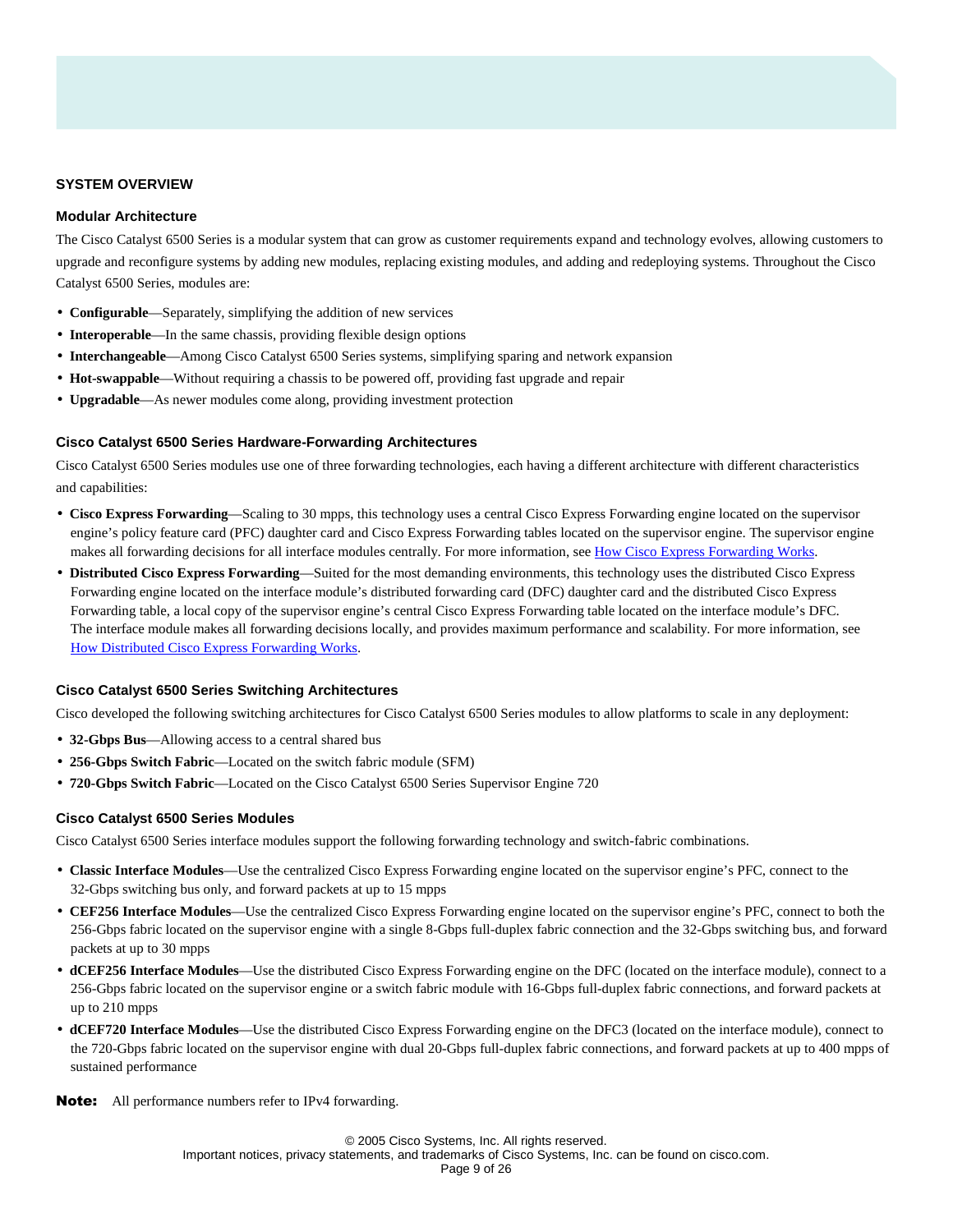### **Cisco Catalyst 6500 Series Module Types**

In the Cisco Catalyst 6500 Series architecture, special-purpose modules perform separate tasks—allowing the feature set to evolve quickly, and allowing customers to add features and enhance performance by adding new modules. The Cisco Catalyst 6500 Series features the following types of special-purpose modules:

- **Supervisor Engines**—Perform the control functions and make the forwarding decisions for packets routed to other networks
- **Ethernet Interface Modules**—Provide IEEE-standard receive and forwarding interfaces; forward packets within the defined network
- **WAN Interface Modules**—Provide the receive and forwarding interface at the WAN edge
- **Services Modules**—Support multigigabit security, application-aware Layer 4 through 7 content switching, wireless LAN services, network management, and voice gateway services to traditional phones, fax machines, PBXs, and the PSTN
- **Switch Fabric Modules**—Pass network traffic from the interface module to the supervisor engine or to another interface

#### **Cisco Catalyst 6500 Series Supervisor Engines**

The supervisor engines for the Cisco Catalyst 6500 Series support different forwarding technologies and achieve different forwarding rates, depending on the configuration of the supervisor engine and the capability of a particular interface module (Table 3).

Supervisor engines can be configured with optional factory-installed daughter cards—a PFC providing hardware-based Layer 2 forwarding, and a Multilayer Switch Feature Card (MSFC) providing Layer 3 capabilities.

A supervisor engine performs control operations centrally on processors that run either Cisco IOS Software or Cisco Catalyst Operating System Software while special-purpose, application-specific integrated circuits (ASICs) perform bridging and routing (based on Cisco Express Forwarding), QoS marking and policing, and access control. The same ASICs are used on the DFCs, daughter cards that can be installed on certain interface modules to distribute forwarding in a decentralized fashion to achieve system forwarding rates of up to 400 mpps.

For more information about the following Cisco Catalyst 6500 Series supervisor engines (Table 3), visit [http://www.cisco.com/en/US/products/hw/switches/ps708/products\\_data\\_sheets\\_list.html](http://www.cisco.com/en/US/products/hw/switches/ps708/products_data_sheets_list.html).

- Cisco Catalyst 6500 Series Supervisor Engine 720 data sheet
- Cisco Catalyst 6500 Series Supervisor Engine 32 data sheet
- Cisco Catalyst 6500 Series Supervisor Engine 1A and 2 data sheet

#### **Table 3.** Cisco Catalyst 6500 Series Supervisor Engines

| <b>Feature</b>                              | <b>Catalyst 6500 Series</b><br><b>Supervisor Engine 1A</b> | <b>Catalyst 6500 Series</b><br><b>Supervisor Engine 2</b>                                                        | <b>Catalyst 6500 Series</b><br><b>Supervisor Engine 32</b> | <b>Catalyst 6500 Series</b><br><b>Supervisor Engine 720</b>                                                                       |
|---------------------------------------------|------------------------------------------------------------|------------------------------------------------------------------------------------------------------------------|------------------------------------------------------------|-----------------------------------------------------------------------------------------------------------------------------------|
| <b>Solution and Market</b>                  | Wiring closet                                              | Enterprise distribution and<br>core networks, and WAN<br>edge; service provider<br>WAN and Internet edge         | Access layer                                               | Enterprise core network<br>and data center; service<br>provider metro; wireless;<br>national research<br>networks; grid computing |
| <b>Fabric Connections</b>                   | 32-Gbps shared bus<br>connection to modules                | 32-Gbps shared bus<br>without switch fabric<br>module (SFM); 256 Gbps<br>with SFM                                | 32-Gbps shared bus<br>connection to modules                | 720-Gbps integrated SFM                                                                                                           |
| <b>Performance</b><br><b>Maximum (MPPS)</b> | 15 mpps                                                    | 15 mpps without SFM;<br>30 mpps with SFM; up to<br>210 mpps with SFM and<br>distributed forwarding<br>card (DFC) | 15 mpps                                                    | Up to 400 mpps for<br>CEF720 and dCEF720<br>interface modules                                                                     |

© 2005 Cisco Systems, Inc. All rights reserved. Important notices, privacy statements, and trademarks of Cisco Systems, Inc. can be found on cisco.com. Page 10 of 26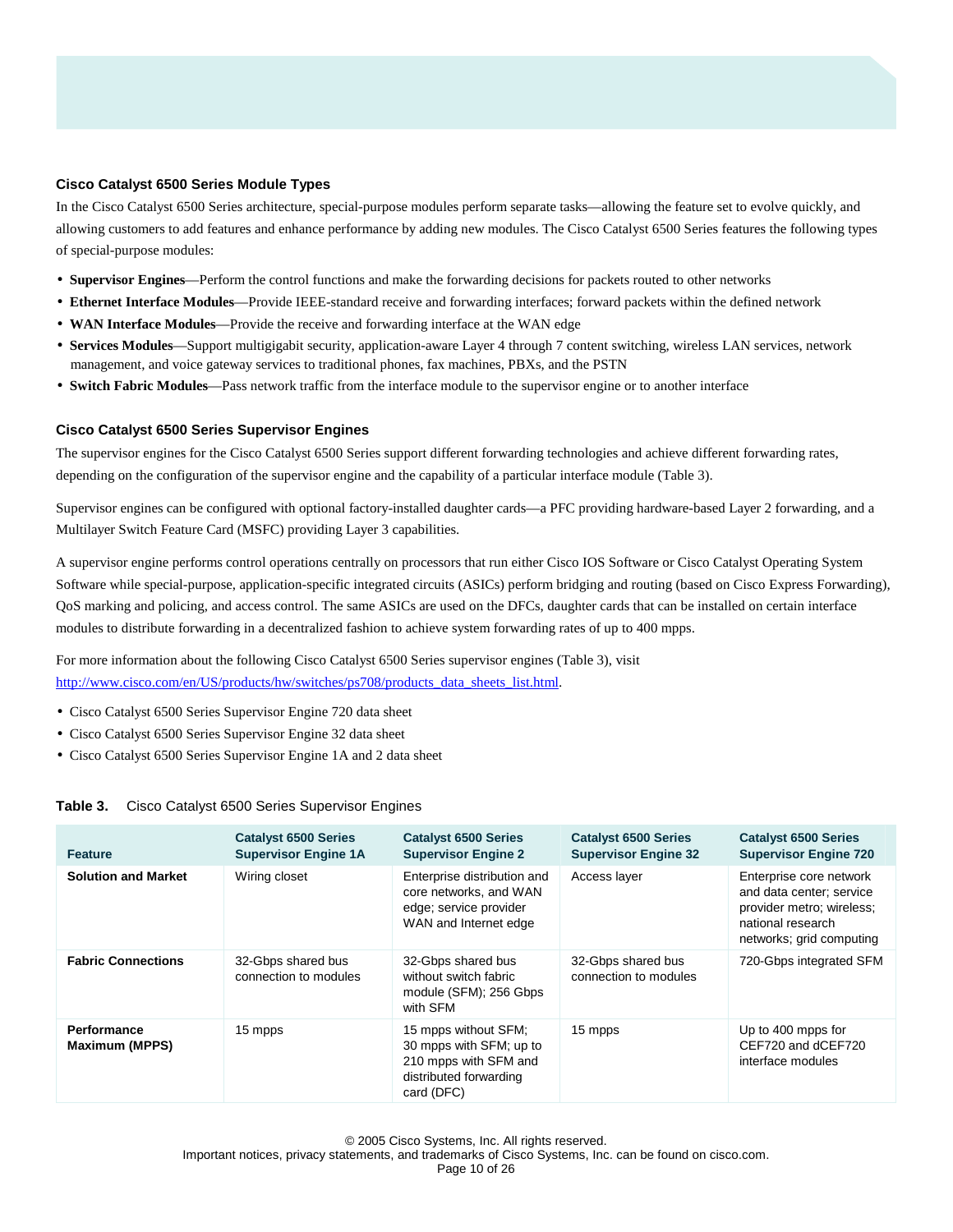| <b>Feature</b>                                              | <b>Catalyst 6500 Series</b><br><b>Supervisor Engine 1A</b> | <b>Catalyst 6500 Series</b><br><b>Supervisor Engine 2</b> | <b>Catalyst 6500 Series</b><br><b>Supervisor Engine 32</b> | <b>Catalyst 6500 Series</b><br><b>Supervisor Engine 720</b> |
|-------------------------------------------------------------|------------------------------------------------------------|-----------------------------------------------------------|------------------------------------------------------------|-------------------------------------------------------------|
| <b>Distributed Forwarding</b><br><b>Cards (DFC) Modules</b> | Not supported                                              | DFC.                                                      | Not supported                                              | DFC3A, DFC3B,<br>DFC3BXL                                    |
| <b>Route Processor</b>                                      | On Cisco MSFC2<br>daughter card (optional)                 | On Cisco MSFC2<br>daughter card (optional)                | On Cisco MSFC2A<br>daughter card<br>(integrated)*          | Cisco MSFC3 integrated                                      |
| <b>Policy Feature Card</b><br>(PFC) Modules                 | PFC daughter card<br>(optional)                            | PFC2 integrated                                           | PFC3B daughter card<br>(integrated)                        | PFC3 integrated                                             |

### **Ethernet Interface Modules**

Cisco Catalyst 6500 Series Ethernet interface modules, designed for wiring closet, distribution and core network, and data center applications, as well as service provider and Metro Ethernet environments, use one of the following types of Ethernet interfaces.

- **10/100 Mbps over Copper**—For wiring closets providing 10/100-Mbps performance with autonegotiation and support for IEEE 802.3af PoE (inline power); up to 96 ports per module; includes Classic and CEF256 interface modules.
- **10/100/1000 Mbps Gigabit over Copper**—For wiring closets and data centers providing 10/100/1000-Mbps performance with autonegotiation and support for IEEE 802.3af PoE (inline power); up to 48 ports per module; includes Classic, CEF256, and CEF720 interface modules.
- **100 Mbps over Fiber**—For secure wiring closets and long-haul router and switch interconnects; up to 24 ports per module; includes Classic and CEF256 interface modules.
- **1 Gbps**—For distribution and core layers and for data centers providing 1-Gbps performance; up to 48 ports per module; includes Classic, CEF256, dCEF256, and CEF720 interface modules.
- 10 Gbps—For distribution and core layers providing 10-Gbps performance in 2-port or 4-port modules; includes CEF256 and dCEF720 interface modules.

For more information, visit [http://www.cisco.com/en/US/products/hw/switches/ps708/products\\_data\\_sheets\\_list.html.](http://www.cisco.com/en/US/products/hw/switches/ps708/products_data_sheets_list.html)

#### **WAN Interface Modules**

The Cisco Catalyst 6500 Series and Cisco 7600 Series support several WAN interfaces using two technologies:

- **FlexWAN Module**—Accepts up to two plug-in port adapters that provide numerous WAN and MAN protocols and features
- **Optical Services Module (OSM)**—A dedicated line card that provides several interfaces, including OC-3/STM-1, OC-12/STM-4, OC-48/STM-16, Channelized T3, Channelized OC-12/STM-4 POS, Gigabit Ethernet, OC-12/STM-4 ATM, and OC-48/STM-16 Dynamic Packet Transport (DPT)

#### **FlexWAN Module**

The FlexWAN module fits inside Cisco Catalyst 6500 and Cisco 7600 series systems and uses Cisco 7200 and 7500 series port adapters for several WAN and MAN protocols, including Frame Relay, ATM, POS, Point-to-Point Protocol (PPP), and High-Level Data Link Control (HDLC). Additionally, the FlexWAN module provides media options such as clear channel and Channelized T1/E1, T3/E3, High-Speed Serial Interface (HSSI), OC-3 POS, and ATM.

For more information about the Cisco Catalyst 6500 Series and Cisco 7600 Series FlexWAN Module, visit [http://www.cisco.com/en/US/products/hw/switches/ps708/products\\_data\\_sheet09186a00801df1d9.html](http://www.cisco.com/en/US/products/hw/switches/ps708/products_data_sheet09186a00801df1d9.html).

### **Optical Services Modules**

Optical services modules (OSMs) are line cards that provide high-speed WAN connectivity with onboard network processors for distributed-line-rate IP services applications. For more information about OSMs, see the following data sheets.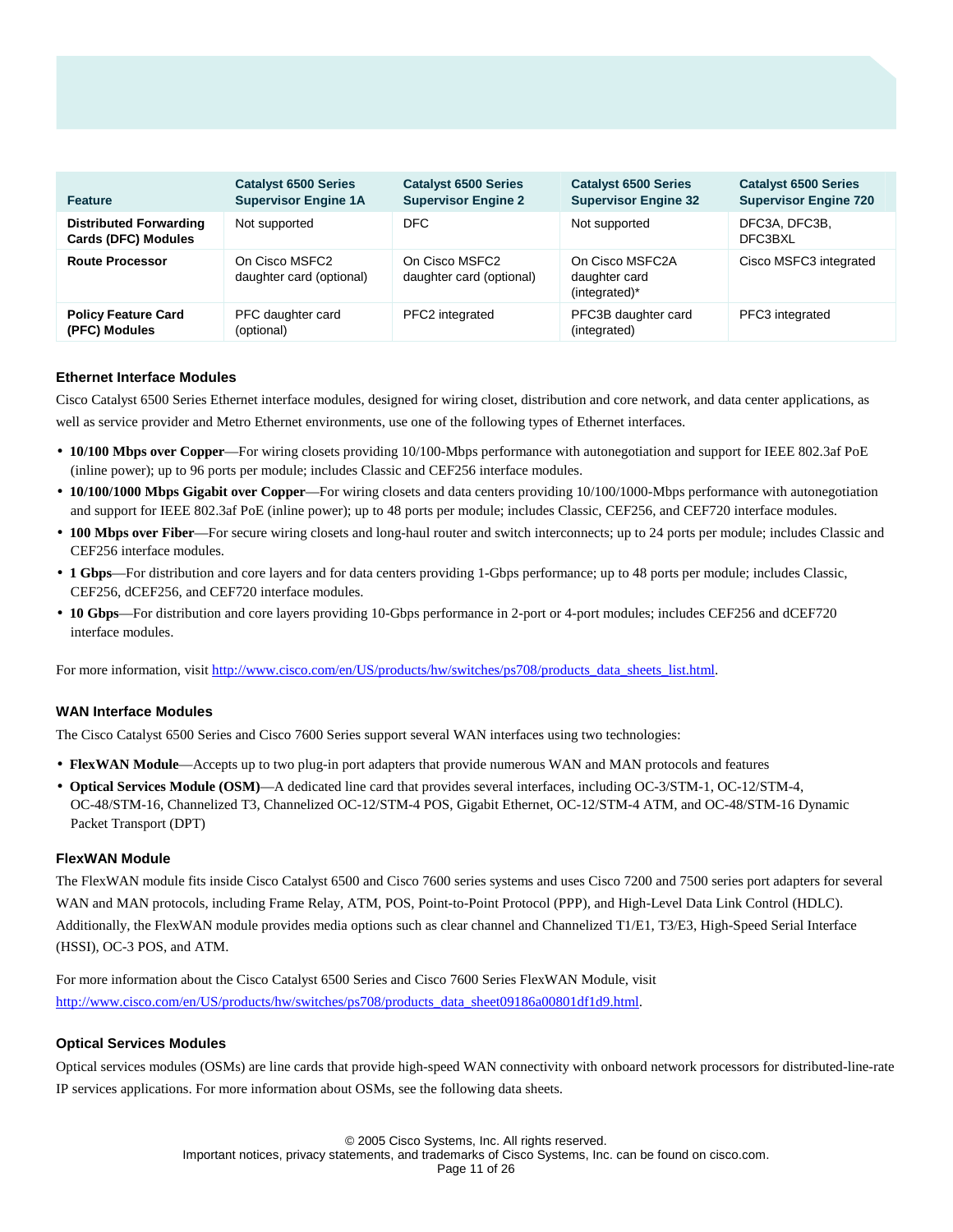- Cisco 7600 Series 4-, 8-, and 16-Port OC-3c/STM-1 POS/SDH OSM: [http://www.cisco.com/en/US/products/hw/routers/ps368/products\\_data\\_sheet09186a0080092249.html](http://www.cisco.com/en/US/products/hw/routers/ps368/products_data_sheet09186a0080092249.html)
- Cisco 7600 Series 4-Port Gigabit Ethernet OSM: [http://www.cisco.com/en/US/products/hw/modules/ps2831/products\\_data\\_sheet09186a008014c5e5.html](http://www.cisco.com/en/US/products/hw/modules/ps2831/products_data_sheet09186a008014c5e5.html)
- Cisco 7600 Series 1-Port Channelized OC-12/STM-4 to DS-3/E3 OSM: [http://www.cisco.com/en/US/products/hw/routers/ps368/products\\_data\\_sheet09186a0080092250.html](http://www.cisco.com/en/US/products/hw/routers/ps368/products_data_sheet09186a0080092250.html)
- Cisco 7600 Series 1-Port OC-48c/STM-16 POS/SDH OSM: [http://www.cisco.com/en/US/products/hw/routers/ps368/products\\_data\\_sheet09186a0080092241.html](http://www.cisco.com/en/US/products/hw/routers/ps368/products_data_sheet09186a0080092241.html)
- Cisco 7600 Series 2- and 4-Port OC-12c/STM-4 POS/SDH OSM: [http://www.cisco.com/en/US/products/hw/routers/ps368/products\\_data\\_sheet09186a008009223e.html](http://www.cisco.com/en/US/products/hw/routers/ps368/products_data_sheet09186a008009223e.html)
- Cisco 7600 Series 2-Port ATM OSM: [http://www.cisco.com/en/US/products/hw/routers/ps368/products\\_data\\_sheet09186a008008876f.html](http://www.cisco.com/en/US/products/hw/routers/ps368/products_data_sheet09186a008008876f.html)
- Cisco 7600 Series 2-Port OC-48c/1-Port OC-48c DPT OSM: [http://www.cisco.com/en/US/products/hw/routers/ps368/products\\_data\\_sheet09186a0080088774.html](http://www.cisco.com/en/US/products/hw/routers/ps368/products_data_sheet09186a0080088774.html)

### **Layer 4 Through 7 Services Modules**

The Cisco Catalyst 6500 Series offers an extensive set of services modules for Layer 4 through 7 applications, including content services, network monitoring, security, and telephony.

### Content Services Modules

- **Cisco Content Services Gateway**—Facilitates differentiated billing, user balance enforcement, and activity tracking for customer billing systems. For more information, visit [http://www.cisco.com/en/US/partner/products/sw/wirelssw/ps779/products\\_data\\_sheet09186a00801abf75.html](http://www.cisco.com/en/US/partner/products/sw/wirelssw/ps779/products_data_sheet09186a00801abf75.html).
- **Cisco Content Switching Module**—Integrates advanced content switching into the Cisco Catalyst 6500 Series to provide high-performance, high-availability load balancing of caches, firewalls, Web servers, and other network devices. For more information, visit [http://www.cisco.com/en/US/products/hw/modules/ps2706/products\\_data\\_sheet09186a00800887f3.html](http://www.cisco.com/en/US/products/hw/modules/ps2706/products_data_sheet09186a00800887f3.html).

### Network Monitoring

• **Cisco Network Analysis Module (NAM 1 and 2)**—Provides application-level visibility into the network infrastructure for real-time traffic analysis, performance monitoring, and troubleshooting; performs traffic monitoring with embedded Web-based Traffic Analyzer. For more information, visit [http://www.cisco.com/en/US/products/hw/modules/ps2706/products\\_data\\_sheet09186a00800a2c89.html](http://www.cisco.com/en/US/products/hw/modules/ps2706/products_data_sheet09186a00800a2c89.html).

### Security Services Modules

- **Cisco Catalyst 6500 Series Firewall Services Module**—The module allows any port in the chassis to operate as a firewall port and integrates stateful firewall security inside the network infrastructure. For more information, visit [http://www.cisco.com/en/US/products/hw/modules/ps2706/products\\_data\\_sheet0900aecd800fa576.html](http://www.cisco.com/en/US/products/hw/modules/ps2706/products_data_sheet0900aecd800fa576.html).
- **Cisco Catalyst 6500 Series Intrusion Detection System Services Module (IDSM and IDSM-2)**—Takes traffic from the switch backplane at wire speed, integrating IDS functions directly into the switch. For more information, visit [http://www.cisco.com/en/US/products/hw/switches/ps708/products\\_data\\_sheet09186a00801e55dd.html](http://www.cisco.com/en/US/products/hw/switches/ps708/products_data_sheet09186a00801e55dd.html).
- **Cisco 7600/Catalyst 6500 IPSec VPN Services Module**—Provides infrastructure-integrated IPSec VPN services capable of 1.9-Gbps Triple Data Encryption Standard (3DES) performance, 8000 active tunnels, and up to 60 tunnels per second. For more information, visit <http://www.cisco.com/en/US/products/hw/modules/ps2706/ps4221/index.html>.
- **Cisco Catalyst 6500 Series SSL Services Module**—Offloads processor-intensive tasks related to securing traffic, with SSL accelerating the performance and increasing the security of Web-enabled applications. For more information, visit [http://www.cisco.com/en/US/products/hw/modules/ps2706/products\\_data\\_sheet09186a00800c4fe9.html](http://www.cisco.com/en/US/products/hw/modules/ps2706/products_data_sheet09186a00800c4fe9.html).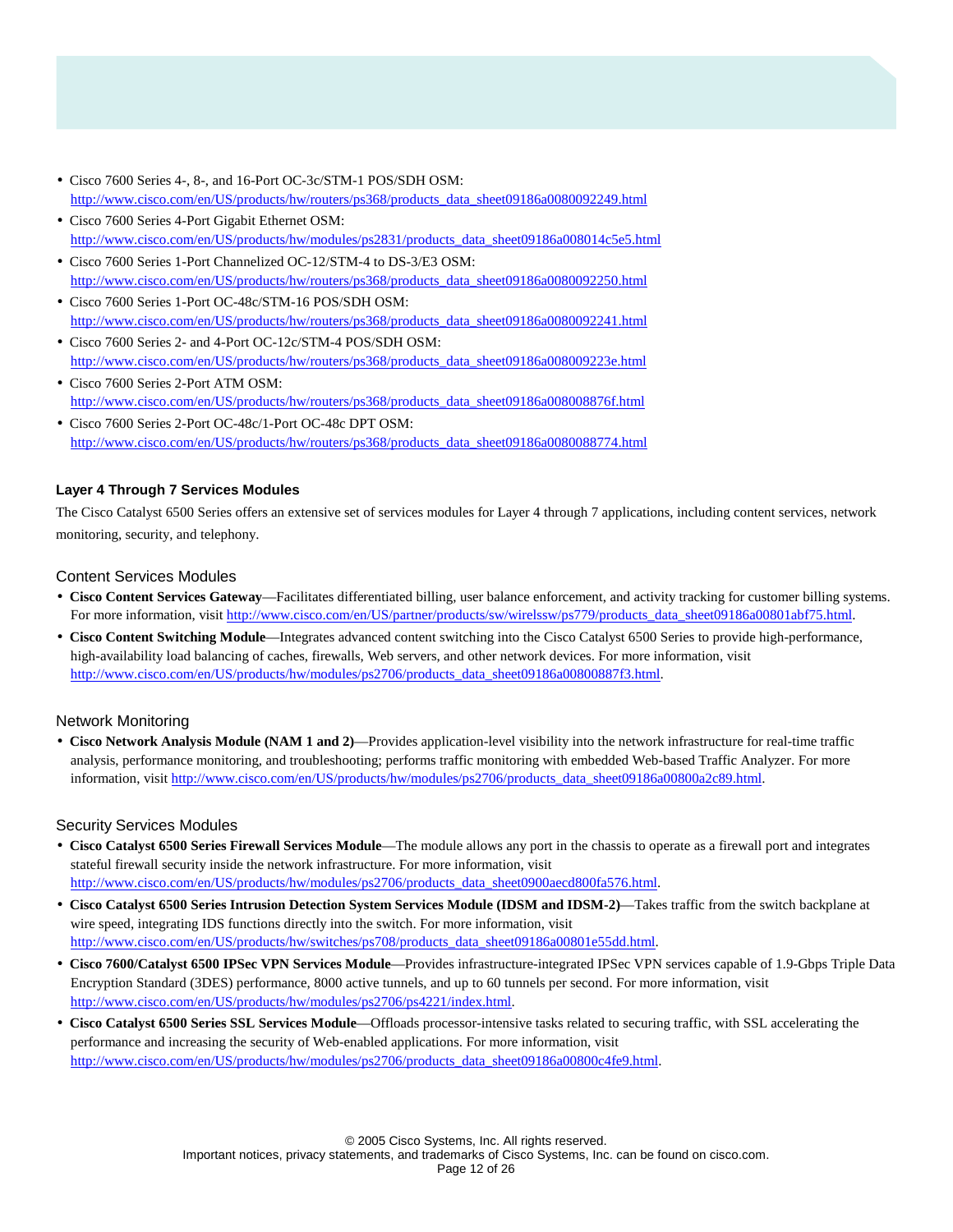### Telephony Services Modules

• **Cisco Catalyst 6500 Series Communication Media Module**—Provides flexible, high-density T1 and E1 gateways, allowing organizations to connect their existing time-division multiplexing (TDM) networks to their IP Communications networks, and providing connectivity to the PSTN. For more information, visit<http://www.cisco.com/en/US/products/hw/modules/ps3115/ps4633/index.html>.

### Wireless Services Modules

• **Cisco Catalyst 6500 Series Wireless LAN Services Module**—Helps enables fast, secure, campuswide WLAN roaming within and across IP subnets, enhances WLAN security (user-group segmentation and Cisco Catalyst integrated security services, for example), and simplifies WLAN deployment and management. For more information, visit [http://www.cisco.com/en/US/products/hw/switches/ps708/products\\_data\\_sheet09186a00802252b7.html](http://www.cisco.com/en/US/products/hw/switches/ps708/products_data_sheet09186a00802252b7.html).

#### **Switch Fabric Modules**

Designed to support distributed forwarding for interface modules with that capability, the Cisco Catalyst 6500 Series Switch Fabric Module (SFM or SFM2), in combination with the Cisco Catalyst 6000 Multilayer Switch Feature Card (MSFC2) and Cisco distributed forwarding cards (DFCs) on interface modules, increases available system bandwidth from 32 to 256 Gbps. The SFM or SFM2 supports the Cisco Catalyst 6500 CEF256 and dCEF256 interface modules.

Designed to support new interface modules with 720-Gbps forwarding capabilities, the switch fabric onboard the Cisco Catalyst 6500 Series Supervisor Engine 720 increases available bandwidth to 720 Gbps and provides packet-forwarding rates up to 400 mpps. By using automatic sensing and negotiation, the switch fabric is fully interoperable with the 8- and 16-Gbps switch-fabric interconnections used by the CEF256 and dCEF256 interface modules. When a CEF256 or dCEF256 interface module is detected, the switch fabric will automatically connect those modules by offering 8 to 16 Gbps of bandwidth to each module, as applicable.

#### **How Cisco Express Forwarding Works**

Cisco Express Forwarding is a Layer 3 technology that provides increased forwarding scalability and performance to manage the many short-duration traffic flows common in today's enterprise and service provider networks. To meet the needs of environments managing large amounts of short-flow, Web-based, or highly interactive types of traffic, Cisco Express Forwarding forwards all packets in hardware, and maintains its forwarding rate independent of the number of flows going though the switch.

On the Cisco Catalyst 6500 Series, the Cisco Express Forwarding Layer 3 forwarding engine is located centrally on the supervisor engine's policy feature card (PFC2 or PFC3)—the same device that performs hardware-based Layer 2 and Layer 3 forwarding, access control list (ACL) checking, QoS policing and marking, and NetFlow statistics gathering.

Using the routing table that Cisco IOS Software builds to define configured interfaces and routing protocols, the Cisco Express Forwarding architecture creates Cisco Express Forwarding tables and downloads them into the hardware forwarding engine before any user traffic is sent through the switch. The Cisco Express Forwarding architecture places only the routing prefixes in its Cisco Express Forwarding tables—the only information it requires to make the Layer 3 forwarding decisions—relying on the routing protocols to do route selection. By performing a simple Cisco Express Forwarding table lookup, the switch forwards packets at wire rate, independent of the number of flows transiting the switch.

#### Cisco Express Forwarding Requirements

A Cisco Catalyst 6500 Series Supervisor Engine 2 or Catalyst 6500 Series Supervisor Engine 720.

#### **How Distributed Cisco Express Forwarding Works**

With Distributed Cisco Express Forwarding, forwarding engines located on the interface modules make forwarding decisions locally and in parallel, allowing the Cisco Catalyst 6500 Series to achieve the highest forwarding rates in the industry. With Distributed Cisco Express Forwarding,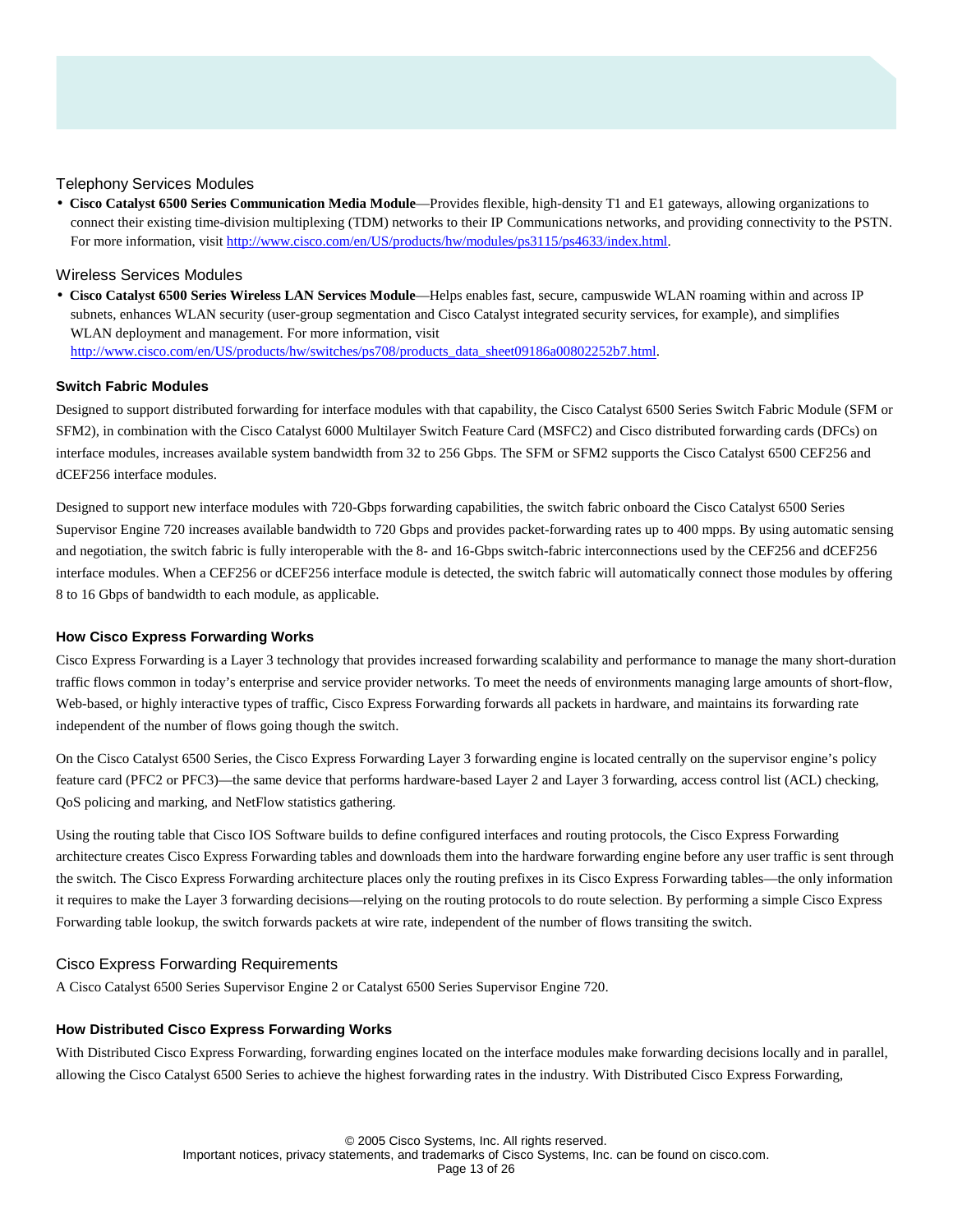forwarding occurs on the interface modules in parallel and system performance scales more than 400 mpps—the aggregate of all forwarding engines working together.

Using the same ASIC engine design as the central PFCx, distributed forwarding cards (DFCs) located on the interface modules forward packets between two ports, directly or across the switch fabric, without involving the supervisor engine. With the DFC, each interface module has a dedicated forwarding engine complete with the full forwarding tables. Distributed Cisco Express Forwarding (Figure 6) works like this:

- As in standard Cisco Express Forwarding, the central PFCx located on the supervisor engine and the DFC engines located on the interface modules are loaded with the same Cisco Express Forwarding information derived from the forwarding table before any user traffic arrives at the switch.
- As a packet arrives at an interface module, its DFC engine inspects the packet and uses the information in the Cisco Express Forwarding table (including Layer 2, Layer 3, ACLs, and QoS) to make a completely hardware-based forwarding decision for that packet.
- The Distributed Cisco Express Forwarding engine manages all hardware-based forwarding for traffic on that module, including Layer 2 and Layer 3 forwarding, ACLs, QoS policing and marking, and NetFlow.
- Because the DFCs make all the switching decisions locally, the central PFCx can dedicate more hardware-forwarding resources to any modules not equipped with a DFC.

2. Packet Enters Switch or Line Card • All local ports and DFC see frame • DFC uses lookup table for local **MSFC has Cisco Express** or other line card destination Forwarding-based control plane: MSFC<sub>2</sub> Fabric-Enabled 1. MSFC delivers PFC<sub>2</sub> 3. If Destination Line Card forwarding table to Supervisor is on another **DFC** all DFC-enabled modules Engines line card, DFC • Eliminates Supervisor tells SFM to Engine from forwarding path Fabric-Enabled prepend tag Line (including card to card traffic) Line Card on packet with Card • Enables local intelligent exit SFM port **DFC** switching, supporting info Fabric network services (security, Switch ے QoS, etc.) Fabric-Enabled Line Module Card Line Card **DFC** 5. Line card takes frame from SFM and places on its own 4. SFM receives packet, examines tag, local bus makes switching decision • The DFC provides destination port and exit port • Determines outgoing port on line card and • Packet is queued, QoS applied, and packet exits line card switches packet to specified line card

**Figure 6.** Distributed Cisco Express Forwarding Packet Flow

# Distributed Cisco Express Forwarding Requirements

Requires a Cisco Catalyst 6500 Series Supervisor Engine 720 for the dCEF720 interface module; requires either a Cisco Catalyst Supervisor Engine 720 or a Catalyst Supervisor Engine 2 multilayer switch feature card (MSFC) and a switch fabric module (SFM) for the dCEF256 interface module.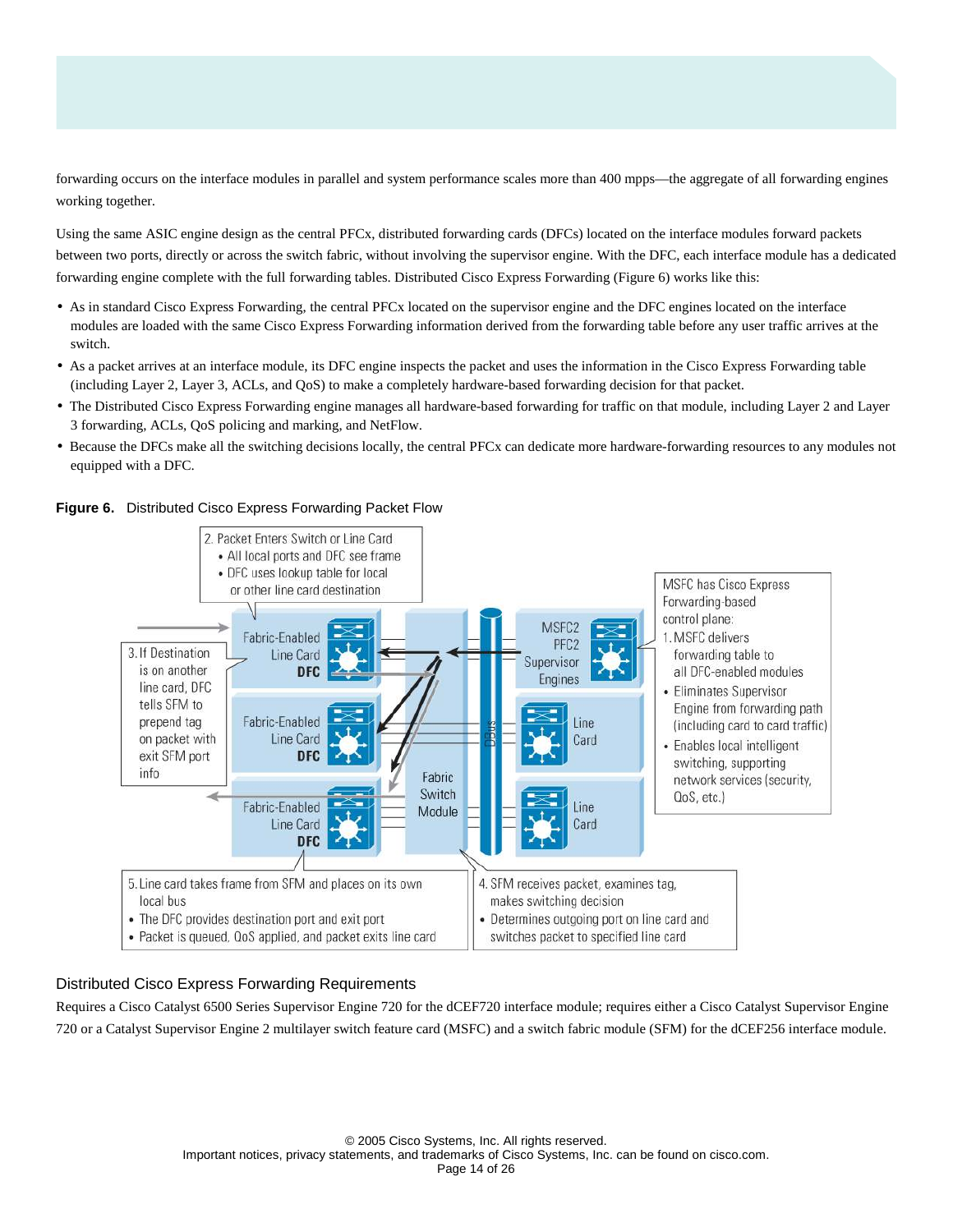#### **Cisco IOS Software and Cisco Catalyst Operating System Software**

Cisco Catalyst 6500 Series switches offer two software operating modes—the Cisco Catalyst Operating System Software with optional Cisco IOS Software on the MSFC, and Cisco IOS Software for the supervisor engines. Each operating mode can be deployed at different hierarchies of the network, depending on the network's requirements. These software solutions for Cisco Catalyst 6500 Series switches provide full, high-performance Layer 2 through 4 switching and routing functions.

Today, either of these operating modes can be deployed in an entire network environment, or the operating modes can vary within an environment to meet different requirements. One operating mode is not a replacement for another, but is recommended for varying feature requirements.

- Cisco IOS Software for the Cisco Catalyst 6500 Series
- Cisco Catalyst Operating System Software with optional Cisco IOS Software on the MSFC

### **Cisco IOS Software for the Cisco Catalyst 6500 Series**

Cisco IOS Software for the Cisco Catalyst 6500 Series requires the MSFC on the supervisor engine. Cisco IOS Software provides integrated multilayer functions in a single image and is optimized for deployment in core and distribution networks, for Internet access, and in data centers. Combined with the performance of the Cisco Catalyst 6500 Series, Cisco IOS Software offers the necessary features for a high-performance, Layer 3 enabled deployment, including support for a distributed architecture with the capability to scale the switch to 400 mpps throughput. Additionally, Cisco IOS Software provides operational ease of use by offering a single image and configuration file to be deployed across Cisco Catalyst 6500 Series switches.

### **Cisco Catalyst Operating System Software with Optional Cisco IOS Software on the MSFC**

Cisco Catalyst Operating System Software is the premier software for the wiring closet on Cisco Catalyst 6500 Series switches offering highperformance, Layer 2 forwarding. It is optimized to deliver the high availability, enhanced security, and integrated inline power support necessary for mission-critical wiring closet deployments. Cisco Catalyst Operating System Software can also be extended to the distribution and core layers of the network when coupled with Cisco IOS Software on the MSFC, providing robust, advanced Layer 3 and Layer 4 functions. This operating mode is often referred to as "hybrid mode." Table 4 lists software and hardware deployment options.

| <b>Network Performance</b>                                                                           | <b>Wiring Closet</b>                                                                                                                        | <b>Distribution/Data Center</b>                                                                | <b>Core Network</b>                                                                        | <b>WAN Edge</b>                                                                                                       |
|------------------------------------------------------------------------------------------------------|---------------------------------------------------------------------------------------------------------------------------------------------|------------------------------------------------------------------------------------------------|--------------------------------------------------------------------------------------------|-----------------------------------------------------------------------------------------------------------------------|
| <b>Highest Performance;</b><br><b>Cisco IOS Software</b><br><b>From End-to-End</b>                   | • Cisco IOS Software<br>Supervisor Engine 2<br>MSFC2<br>CEF256 interface<br>modules                                                         | • Cisco IOS Software<br>Supervisor Engine 720<br>dCEF720 interface<br>modules                  | • Cisco IOS Software<br>Supervisor Engine 720<br>dCEF720 interface<br>$\bullet$<br>modules | • Cisco IOS Software<br>• Supervisor Engine 2<br>$\cdot$ MSFC <sub>2</sub><br>dCEF720 interface<br>modules            |
| <b>Higher Performance;</b><br><b>Mixed Operating System</b>                                          | • Cisco Catalyst<br><b>Operating System</b><br>Software<br>• Supervisor Engine 2<br>$\cdot$ PFC2<br>CEF256 and Classic<br>interface modules | Cisco IOS Software:<br>Supervisor Engine 2<br>MSFC2<br>dCEF256 and CEF256<br>interface modules | Cisco IOS Software<br>$\bullet$<br>Supervisor Engine 720<br>dCEF720 interface<br>modules   | • Cisco IOS Software<br>• Supervisor Engine 2<br>$\cdot$ MSFC <sub>2</sub><br>dCEF256 and CEF256<br>interface modules |
| <b>High Performance;</b><br><b>Cisco Catalyst</b><br><b>Operating System</b><br><b>Software From</b> | • Cisco Catalyst<br><b>Operating System</b><br>Software<br>Supervisor Engine 1                                                              | • Hybrid mode<br>Supervisor Engine 2<br>$\cdot$ MSFC2<br>• CEF256 and Classic                  | • Hybrid mode<br>Supervisor Engine 2<br>MSFC2<br>٠<br>dCEF720 Series<br>٠                  | • Hybrid mode<br>• Supervisor Engine 2<br>$\cdot$ MSFC <sub>2</sub><br>• CEF256 and Classic                           |

#### **Table 4.** Software and Hardware Deployment Options

© 2005 Cisco Systems, Inc. All rights reserved.

Important notices, privacy statements, and trademarks of Cisco Systems, Inc. can be found on cisco.com.

Page 15 of 26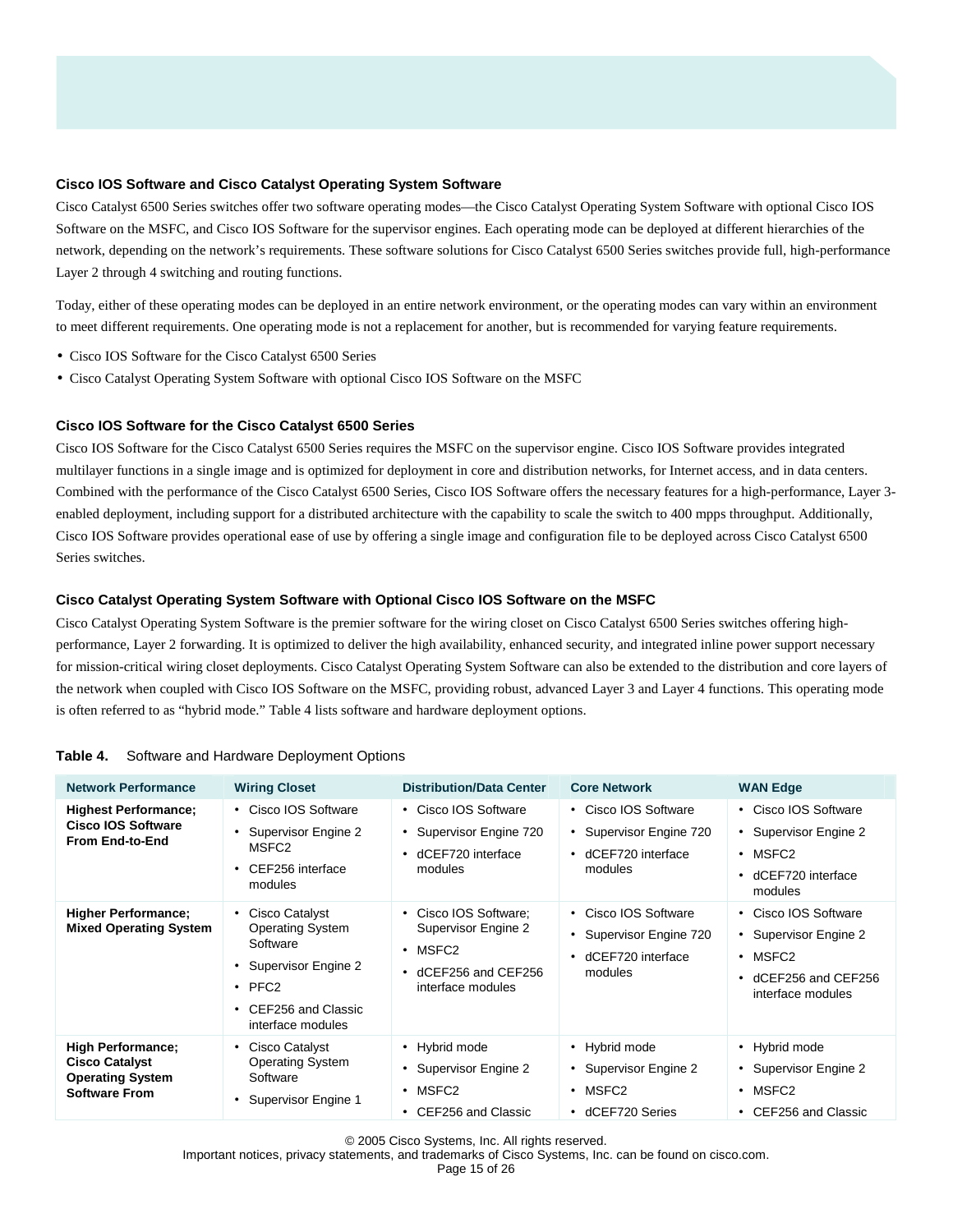| <b>Network Performance</b> | <b>Wiring Closet</b>                                 | <b>Distribution/Data Center</b> | <b>Core Network</b> | <b>WAN Edge</b>   |
|----------------------------|------------------------------------------------------|---------------------------------|---------------------|-------------------|
| End-to-End                 | and 2GE<br>• CEF256 and Classic<br>interface modules | interface modules               | interface modules   | interface modules |

### **PRODUCT SPECIFICATIONS**

### **Cisco IOS Software and Cisco Catalyst Operating System Software Shared Features**

All Cisco Catalyst 6500 Series supervisor engines, including the new Supervisor Engine 720, take advantage of the industry-leading software and management capabilities of the Cisco Catalyst 6500 Series. Customers can apply their knowledge of Cisco Catalyst Operating System Software, Cisco IOS Software, CiscoWorks, and other graphical and Web-based network management tools without the need to learn a new command-line interface (CLI) or management system.

### **Cisco Catalyst 6500 Series Chassis**

Cisco Catalyst 6500 Series chassis can be deployed in the wiring closet, the distribution and core layers, the data center, and the WAN edge, providing the power and features required for end-to-end deployment for the enterprise campus, the ISP network, and metro and research computing networks.

### **Chassis Applications**

The Cisco Catalyst 6500 Series provides 3-, 6-, 9-, and 13-slot chassis models with slots arranged horizontally, and a 9-slot model with slots arranged vertically, with front-to-back airflow. Typical applications for Cisco Catalyst 6500 Series chassis include:

- **3-Slot Chassis**—Low-density, wiring-closet chassis sharing interface modules and supervisor engines with larger chassis for common sparing; low-density, high-performance specialized services module chassis for network security and management; and low-density, high-end chassis providing connectivity to the WAN edge
- **6- and 9-Slot Chassis**—Traditional chassis for the wiring closet, distribution and core layers, data center, and WAN edge. The Cisco Catalyst 6506-E and Catalyst 6509-E support more than 4000 watts (W) power and higher per slot.
- **13-Slot Chassis**—Highest-capacity chassis for Ethernet connectivity, with slots to spare for services modules, providing network security and management.

#### **Chassis Configuration**

All Cisco Catalyst 6500 Series chassis are NEBS Level-3 compliant and use common power supplies. The 6- and 9-slot chassis require a 1000W or 1300W power supply and the 13-slot chassis requires a 2500W or 4000W power supply. The 3-slot chassis requires a 950W power supply. When ordering a Cisco Catalyst 6500 Series switch, use the online Cisco Dynamic Configuration Tool to assist you in selecting the chassis, power supplies, power cables, and fan trays that will meet your requirements. The tool is available at <http://www.cisco.com/appcontent/apollo/configureHomeGuest.html>.

### **Power**

All Cisco Catalyst 6500 chassis hold up to two load-sharing, fault-tolerant, hot-swappable AC or DC power supplies. Only one supply is required to operate a fully loaded chassis. If a second supply is installed, it operates in a load-sharing capacity. The power supplies are hot-swappable—a failed power supply can be removed without powering off the system.

Cisco Catalyst 6500 Series switch power supplies are available in the following power ratings (Table 5):

- 950W AC input (Cisco Catalyst 6503 and Catalyst 6503-E chassis)
- 1400W AC input (Cisco Catalyst 6503 and Catalyst 6503-E chassis)

© 2005 Cisco Systems, Inc. All rights reserved.

Important notices, privacy statements, and trademarks of Cisco Systems, Inc. can be found on cisco.com.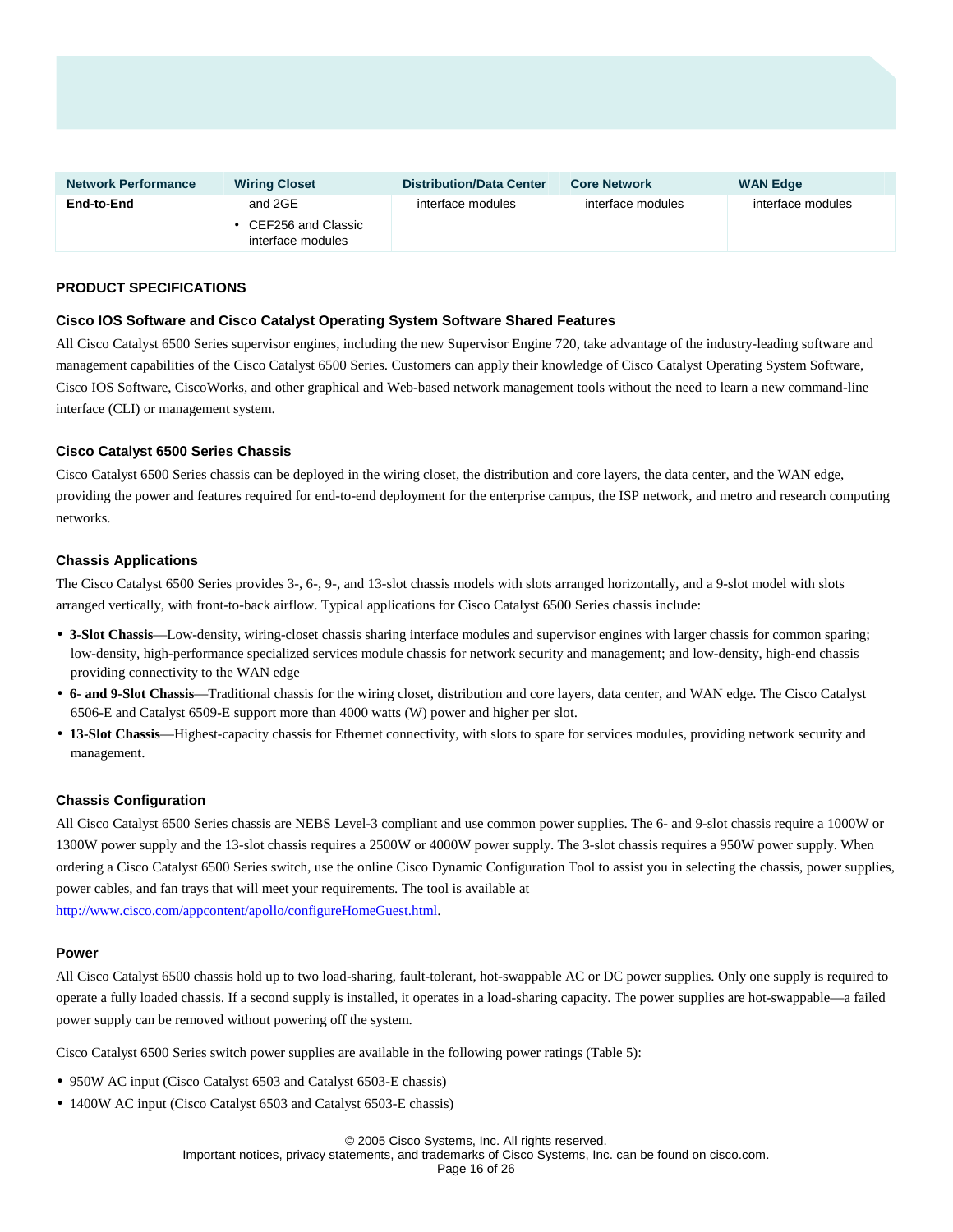- 1000W AC input
- 1300W AC and DC input
- 2500W AC and DC input
- 3000W AC input
- 4000W AC input
- 6000W AC input

Tables 5 through 8 provide information about power supplies, fan trays, and chassis dimensions and weights for the Cisco Catalyst 6500 Series.

|  |  |  |  | Table 5. Power Supplies Available for Cisco Catalyst 6500 Series Switches |
|--|--|--|--|---------------------------------------------------------------------------|
|--|--|--|--|---------------------------------------------------------------------------|

| <b>Power Supply</b>        | <b>AC Input Voltage/Current</b>                                                                              | <b>DC Input Voltage/Current</b> |
|----------------------------|--------------------------------------------------------------------------------------------------------------|---------------------------------|
| 950W                       | $\cdot$ 100 to 240 VAC ( $\pm$ 10% for full range)                                                           | • -48 to -60 VDC continuous     |
|                            | • 15A                                                                                                        | $\cdot$ 38A at -48 VDC          |
|                            | Note: Cisco Catalyst 6503 and 6503-E ONLY                                                                    | $\cdot$ 30A at -60 VDC          |
| 1400W                      | • 100 to 240 VAC (±10% for full range)                                                                       | Not supported                   |
|                            | $\cdot$ 20A                                                                                                  |                                 |
|                            | Note: Cisco Catalyst 6503 and Catalyst 6503-E only                                                           |                                 |
| 1000W                      | $\cdot$ 100 to 240 VAC ( $\pm$ 10% for full range)                                                           | Not supported                   |
|                            | • 12A at 100 VAC                                                                                             |                                 |
|                            | $\cdot$ 6A at 240 VAC                                                                                        |                                 |
|                            | Note: Not supported with Supervisor Engine 720 or Cisco<br>Catalyst 6513                                     |                                 |
| 1300W                      | • 100 to 240 VAC (±10% for full range)                                                                       | • -48 to -60 VDC continuous     |
| (End of Sale June 1, 2006) | • 17.25A at 100 VAC                                                                                          | $\cdot$ 38 A at $-48$ VDC       |
|                            | • 8A at 200 VAC                                                                                              | $\cdot$ 30 A at -60 VDC         |
|                            | Note: Not supported with Supervisor Engine 720 or Cisco<br>Catalyst 6513                                     |                                 |
| 2500W                      | • 100 to 120 VAC, 200 to 240 VAC $(\pm 10$ percent for full                                                  | • -48 to -60 VDC continuous     |
|                            | range)                                                                                                       | • 80A at $-40.5$ VDC            |
|                            | • 16A maximum at 200 VAC at 2500W output                                                                     | • 70A at -48 VDC                |
|                            | • 16A maximum at 100 VAC at 1300W output                                                                     | • 55A at -60 VDC                |
| 3000W                      | • 100 to 120 VAC, 200 to 240 VAC $(\pm 10\%$ for full range)                                                 | Not supported                   |
|                            | • 16A maximum at 200 VAC at 3000W output                                                                     |                                 |
|                            | • 16A maximum at 100 VAC at 1450W output                                                                     |                                 |
| 4000W                      | • 200 to 240 VAC (±10% for full range)                                                                       | • -48 to -60 VDC continuous     |
|                            | $\cdot$ 23A                                                                                                  | • 80A at -40.5 VDC              |
|                            |                                                                                                              | $\cdot$ 70A at $-48$ VDC        |
|                            |                                                                                                              | $\cdot$ 55A at -60 VDC          |
| 6000W                      | • 100 to 240 VAC, 47-63 Hz                                                                                   | Not supported                   |
|                            | $\cdot$ 16A                                                                                                  |                                 |
|                            | • 6000W if both inputs are 220 VAC                                                                           |                                 |
|                            | • 2900W if both inputs are active but at least 1 is at 110 VAC<br>or a single input is active and at 220 VAC |                                 |

© 2005 Cisco Systems, Inc. All rights reserved.

Important notices, privacy statements, and trademarks of Cisco Systems, Inc. can be found on cisco.com.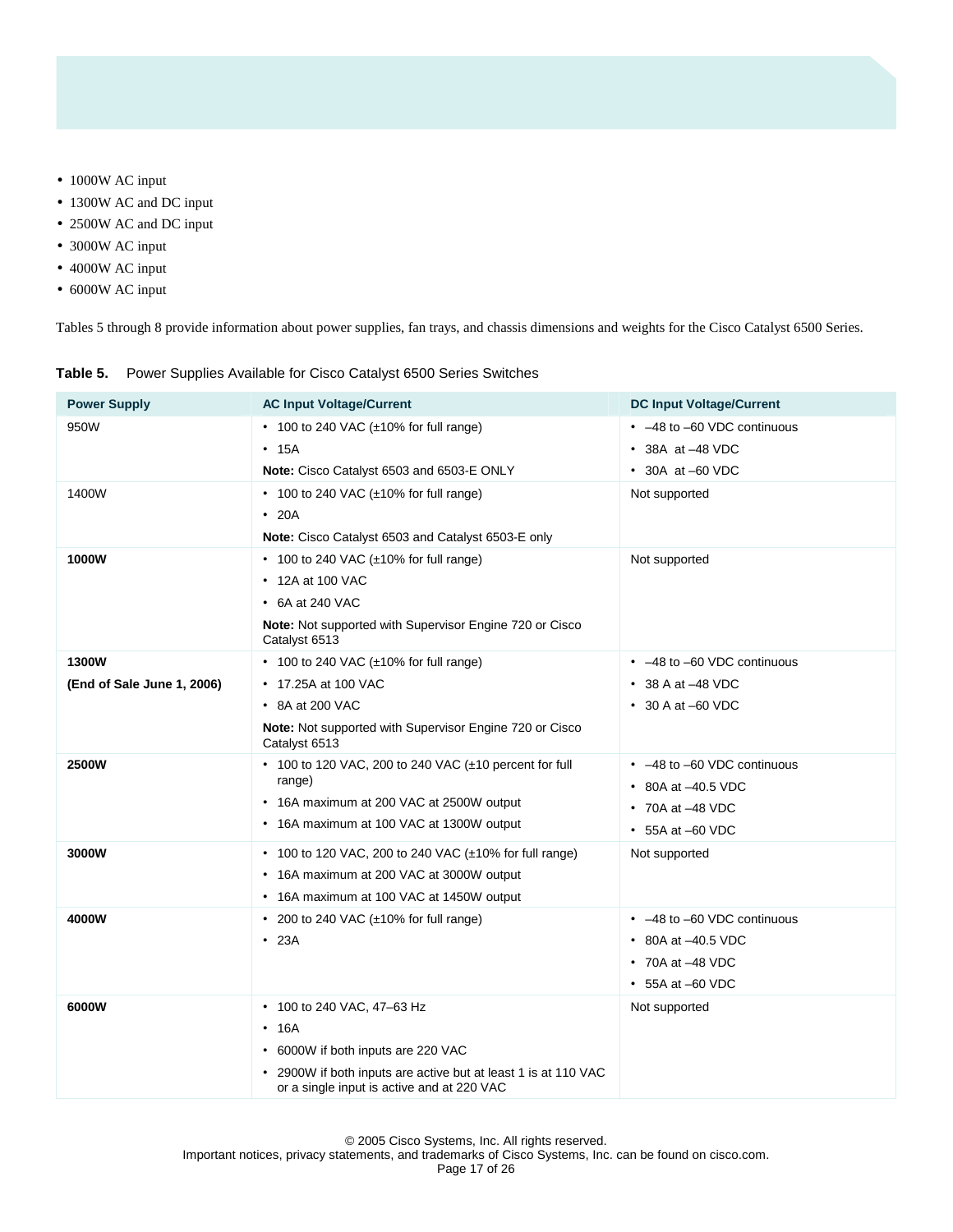### **Table 6.** Cisco Catalyst 6500 Chassis Fan Tray Part Numbers

| <b>Cisco Catalyst 6500 Chassis</b> | <b>Fan Tray Part Number</b> | <b>High-Speed Fan-Fan Tray Part Number</b>      |
|------------------------------------|-----------------------------|-------------------------------------------------|
| 6503                               | FAN-MOD-3                   | FAN-MOD-3-HS                                    |
| 6503-E                             | $\overline{\phantom{0}}$    | <b>WS-C6503-E-FAN</b>                           |
| 6506                               | WS-C6K-6SLOT-FAN            | WS-C6K-6SLOT-FAN2                               |
| 6506-E                             | -                           | <b>WS-C6506-E-FAN</b>                           |
| 6509                               | WS-C6K-6SLOT-FAN            | WS-C6K-9SLOT-FAN2                               |
| 6509-E                             | -                           | <b>WS-C6509-E-FAN</b>                           |
| 6509-NEB                           | WS-C6509-NEB-FAN            | For existing 6509-NEB chassis:                  |
|                                    |                             | • For DC: WS-6509-NEB-UPGRD=                    |
|                                    |                             | • For AC: WS-6509-NEB-UPGRD= plus WS-CAC-3000W= |
| 6509-NEB-A                         | -                           | FAN-MOD-09                                      |
| 6513                               | WS-C6K-13SLOT-FAN           | WS-C6K-13SLOT-FAN2                              |

### **Table 7.** Cisco Catalyst 6500 Series Chassis Dimensions

| <b>Dimension</b>                    | 6503     | 6503-E  | 6506         | 6506-E       | 6509         | 6509-E       | 6509-NEB     | 6509-<br><b>NEB-A</b> | 6513     |
|-------------------------------------|----------|---------|--------------|--------------|--------------|--------------|--------------|-----------------------|----------|
| $H \times W \times D$ (in.)         | 7x       | 7x      | 20.1 x       | 19.2 x       | 25.3 x       | 24.5 x       | 33.3x        | 36.65 x               | 33.3x    |
|                                     | 17.37 x  | 17.37 x | 17.2 x       | 17.5x        | 17.2x        | 17.5x        | 17.2x        | 17.20 x               | 17.3 x   |
|                                     | 21.75    | 21.75   | 18.2         | 18.2         | 18.2         | 18.2         | 18.1         | 20.32                 | 18.1     |
| $H \times W \times D$ (cm)          | 17.8x    | 17.8 x  | 51.1 x       | 48.8 x       | 64.0 x       | 62.2 x       | 84.6 x       | 93.09 x               | 84.6 x   |
|                                     | 44.1 $x$ | 44.1 x  | 43.7x        | 44.5 $x$     | 43.7 $x$     | 44.5 x       | 43.7 $x$     | 43.68 x               | 43.7 $x$ |
|                                     | 55.2     | 55.2    | 46.0         | 46.0         | 46.0         | 46.0         | 46.0         | 51.61                 | 46.0     |
| Rack Unit (RU);<br>1.75 in., 4.4 cm | 4 RU     | 4 RU    | <b>12 RU</b> | <b>12 RU</b> | <b>15 RU</b> | <b>15 RU</b> | <b>20 RU</b> | 21 RU                 | 20 RU    |

### **Table 8.** Cisco Catalyst 6500 Series Chassis Weights

| Weight                          | 6503             | 6503-E           | 6506    | 6506-E  | 6509    | 6509-E  | 6509-NEB         | 6509-NEB-A        | 6513     |
|---------------------------------|------------------|------------------|---------|---------|---------|---------|------------------|-------------------|----------|
| Chassis Only (lb)               | 27 <sub>lb</sub> | 33 <sub>lb</sub> | 45 lb   | 50 lb   | 55 lb   | 60 lb   | 55 <sub>1b</sub> | 121 <sub>lb</sub> | 98 lb    |
| <b>Fully Configured (Ib)</b>    | 75 lb            | 80 lb            | 153 lb  | 159 lb  | 184 lb  | 190 lb  | 194.5 lb         | 270 lb            | 280 lb   |
| Chassis Only (kg)               | 12.3 kg          | 15 kg            | 20.6 kg | 22.7 kg | 24.9 ka | 27.3 kg | 24.9 kg          | 54.88 kg          | 45 kg    |
| <b>Fully Configured</b><br>(kg) | 34 kg            | 36.4 kg          | 69.6 kg | 72.3 kg | 83.7 kg | 86.4 kg | 88.4 kg          | 122.47 kg         | 127.3 kg |

### **Environmental Conditions**

Table 9 lists the environmental conditions required by the Cisco Catalyst 6500 Series.

|  |  | Table 9. Cisco Catalyst 6500 Series Chassis Environmental Conditions |
|--|--|----------------------------------------------------------------------|
|--|--|----------------------------------------------------------------------|

| <b>Parameter</b>             | <b>Performance Range</b>                    |
|------------------------------|---------------------------------------------|
| <b>Operating Temperature</b> | 32 to $104^{\circ}$ F (0 to $40^{\circ}$ C) |
| <b>Storage Temperature</b>   | $-4$ to 149°F (-20 to 65°C)                 |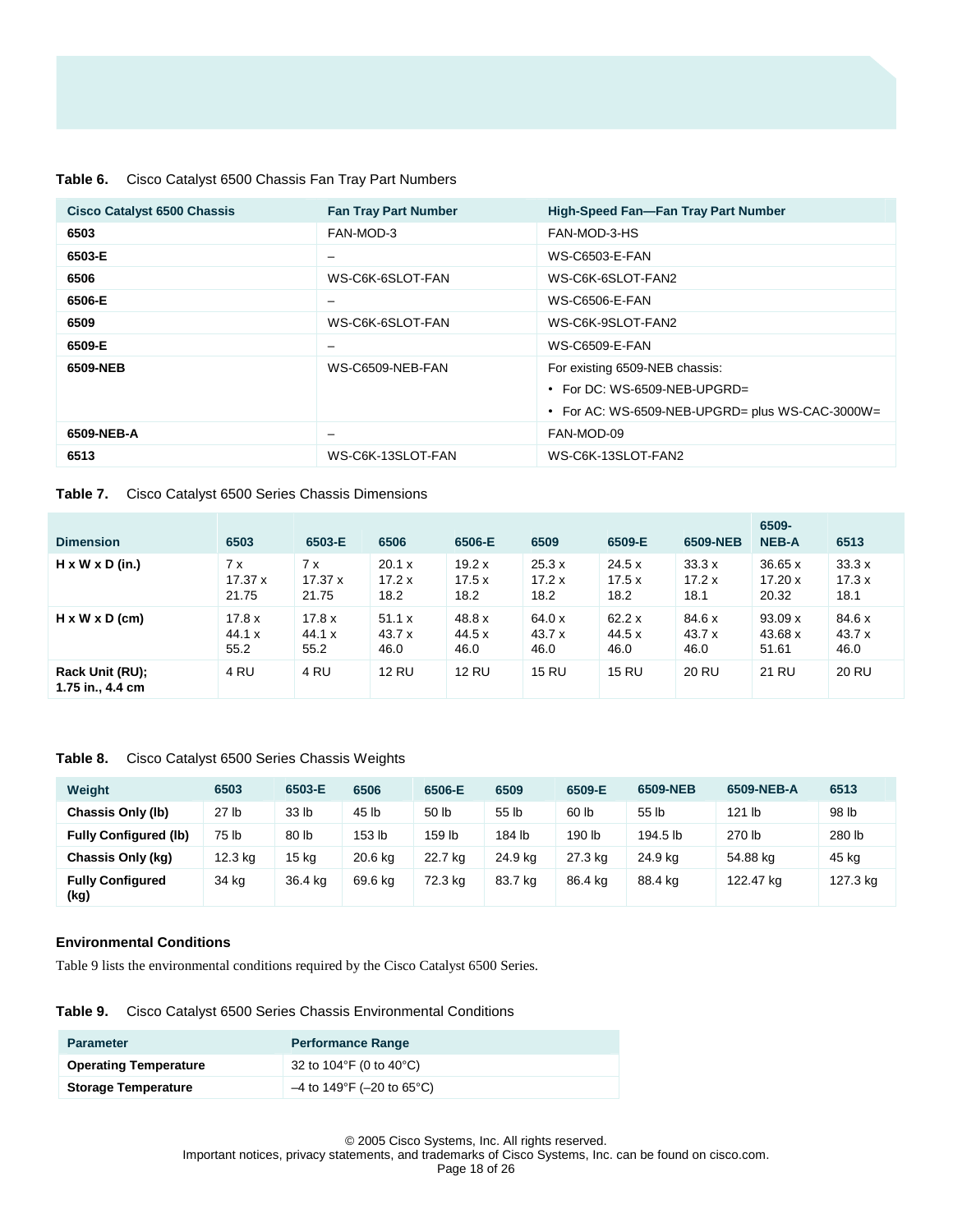| <b>Relative Humidity</b>                   | 10 to 90%, noncondensing         |
|--------------------------------------------|----------------------------------|
| <b>Operating Altitude</b>                  | 3000 meters                      |
| <b>Mean Time Between Failure</b><br>(MTBF) | 7 years for system configuration |

Table 10 lists the standards compliance specifications for the Cisco Catalyst 6500 Series.

|  | Table 10. Cisco Catalyst 6500 Series Compliance Specifications |  |
|--|----------------------------------------------------------------|--|
|  |                                                                |  |

| <b>Specification</b>         | <b>Number</b>                                                | <b>Description</b>                                                                                                                                                                       |
|------------------------------|--------------------------------------------------------------|------------------------------------------------------------------------------------------------------------------------------------------------------------------------------------------|
| <b>Regulatory Compliance</b> |                                                              |                                                                                                                                                                                          |
| Safety                       |                                                              | • UL 1950<br>• EN 60950<br>• CSA-C22.2 no. 950<br>• IEC 60950<br>• AS/NZA 3260<br>• 21 CFR 1040<br>• EN 60825-1<br>• IEC 60825-1<br>• TS 001                                             |
| EMC                          |                                                              | • FCC (CFR 47, Part 15) Class A<br>• VCCI<br>• CE Marking<br>• EN 55022<br>• EN 55024<br>• CISPR 22<br>• AS/NZS 3548<br>• NEBS Level 3 (GR-1089-CORE, GR-63-CORE)<br>• ETSI ETS-300386-2 |
| <b>IEEE Compliance</b>       |                                                              |                                                                                                                                                                                          |
| 802.1                        | 802.1d<br>802.1p, q<br>802.1s<br>802.1w<br>802.1x            | • Bridging<br>• VLAN tagging<br>• Per-VLAN Group Spanning Tree Protocol<br>• Rapid Spanning Tree Protocol (RSTP)<br>• Identity-Based Networking Services (IBNS)                          |
| 802.3                        | 802.3                                                        | 10BASE-T, 10BASE-FL                                                                                                                                                                      |
|                              | 802.3ad<br>802.3ab<br>802.3ae<br>802.3af<br>802.3u<br>802.3x | • Link aggregation<br>• 1000BASE-T<br>• 10 Gigabit Ethernet<br>$\cdot$ PoE<br>• 100BASE-TX, 100BASE-FX<br>Flow control                                                                   |
|                              | 802.3z                                                       | 1000BASE-SX, 1000BASE-LX                                                                                                                                                                 |

© 2005 Cisco Systems, Inc. All rights reserved.

Important notices, privacy statements, and trademarks of Cisco Systems, Inc. can be found on cisco.com.

Page 19 of 26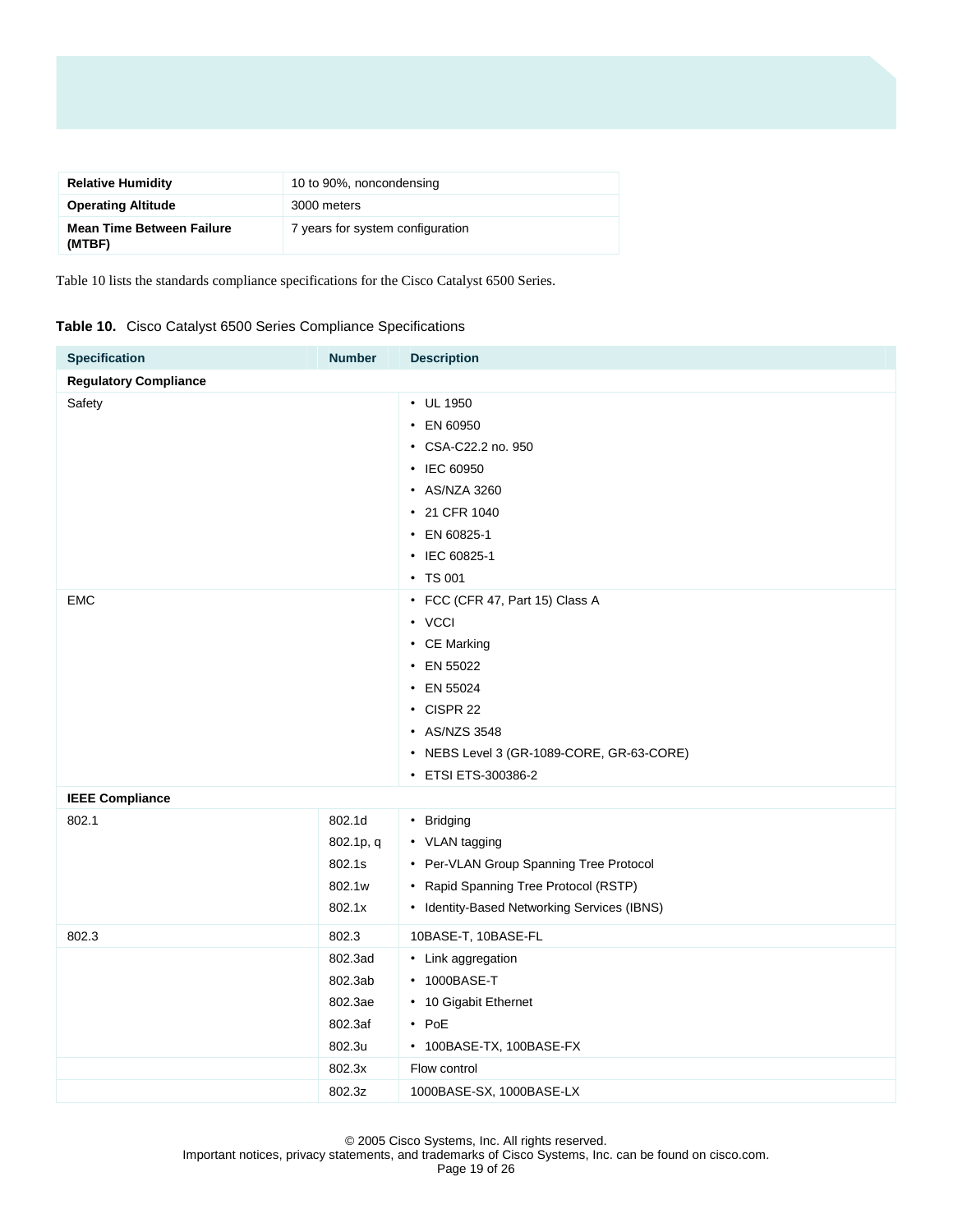| <b>Specification</b>             | <b>Number</b> | <b>Description</b>                                                                                      |
|----------------------------------|---------------|---------------------------------------------------------------------------------------------------------|
| <b>RFC Compliance</b>            |               |                                                                                                         |
| ATM                              | 1483,<br>2584 | Protocol encapsulation over ATM Adaptation Level 5 (AAL-5)                                              |
|                                  |               | ATM permanent virtual circuit (PVC) to 802.1q tagging                                                   |
| Border Gateway Protocol (BGP)    | 1269          | Definitions of managed objects for BGP Version 3 (BGP3)                                                 |
|                                  | 1745          | BGP/Open Shortest Path First (OSPF) interactions                                                        |
|                                  | 1771          | BGP4                                                                                                    |
|                                  | 1965          | BGP4 autonomous system confederations                                                                   |
|                                  | 1966          | BGP4 route reflection                                                                                   |
|                                  | 1997          | Communities attribute                                                                                   |
|                                  | 2385          | Transmission Control Protocol (TCP) Message Digest Algorithm 5 (MD5)<br>authentication for BGP          |
|                                  | 2439          | Route flap dampening                                                                                    |
|                                  | 2796          | Route reflection                                                                                        |
|                                  | 2842          | Capabilities advertisement                                                                              |
| <b>General Routing Protocols</b> | 768           | User Datagram Protocol (UDP)                                                                            |
|                                  | 783           | Trivial File Transfer Protocol (TFTP)                                                                   |
|                                  | 791           | IP                                                                                                      |
|                                  | 792           | Internet Control Message Protocol (ICMP)                                                                |
|                                  | 793           | <b>TCP</b>                                                                                              |
|                                  | 826           | Address Resolution Protocol (ARP)                                                                       |
|                                  | 854           | Telnet                                                                                                  |
|                                  | 894           | <b>IP over Ethernet</b>                                                                                 |
|                                  | 903           | Reverse Address Resolution Protocol (RARP)                                                              |
|                                  | 906           | <b>TFTP Bootstrap</b>                                                                                   |
|                                  | 951, 1542     | BOOTP, BOOTP extensions                                                                                 |
|                                  | 1027          | Proxy ARP                                                                                               |
|                                  | 1122          | Host requirements                                                                                       |
|                                  | 1256          | ICMP Router Discovery Protocol (IRDP) IPv4 router discovery                                             |
|                                  | 1519          | Classless interdomain routing (CIDR)                                                                    |
|                                  | 1541          | Dynamic Host Control Protocol (DHCP)                                                                    |
|                                  | 1591          | Domain Name System (DNS) client                                                                         |
|                                  | 1619          | PPP over SONET                                                                                          |
|                                  | 1662          | PPP HDLC-like framing                                                                                   |
|                                  | 1812          | IPv4                                                                                                    |
|                                  | 2131          | BOOTP/DHCP                                                                                              |
|                                  | 2338          | Virtual Router Redundancy Protocol (VRRP)                                                               |
|                                  | 1552          | Internetwork Packet Exchange Routing Information Protocol/Service Advertising<br>Protocol (IPX RIP/SAP) |
| IP Multicast                     | 1112          | Internet Group Management Protocol (IGMP)                                                               |
|                                  | 1122          | Host extensions, Distance Vector Multicast Routing Protocol (DVMRP)                                     |

© 2005 Cisco Systems, Inc. All rights reserved.

Important notices, privacy statements, and trademarks of Cisco Systems, Inc. can be found on cisco.com.

Page 20 of 26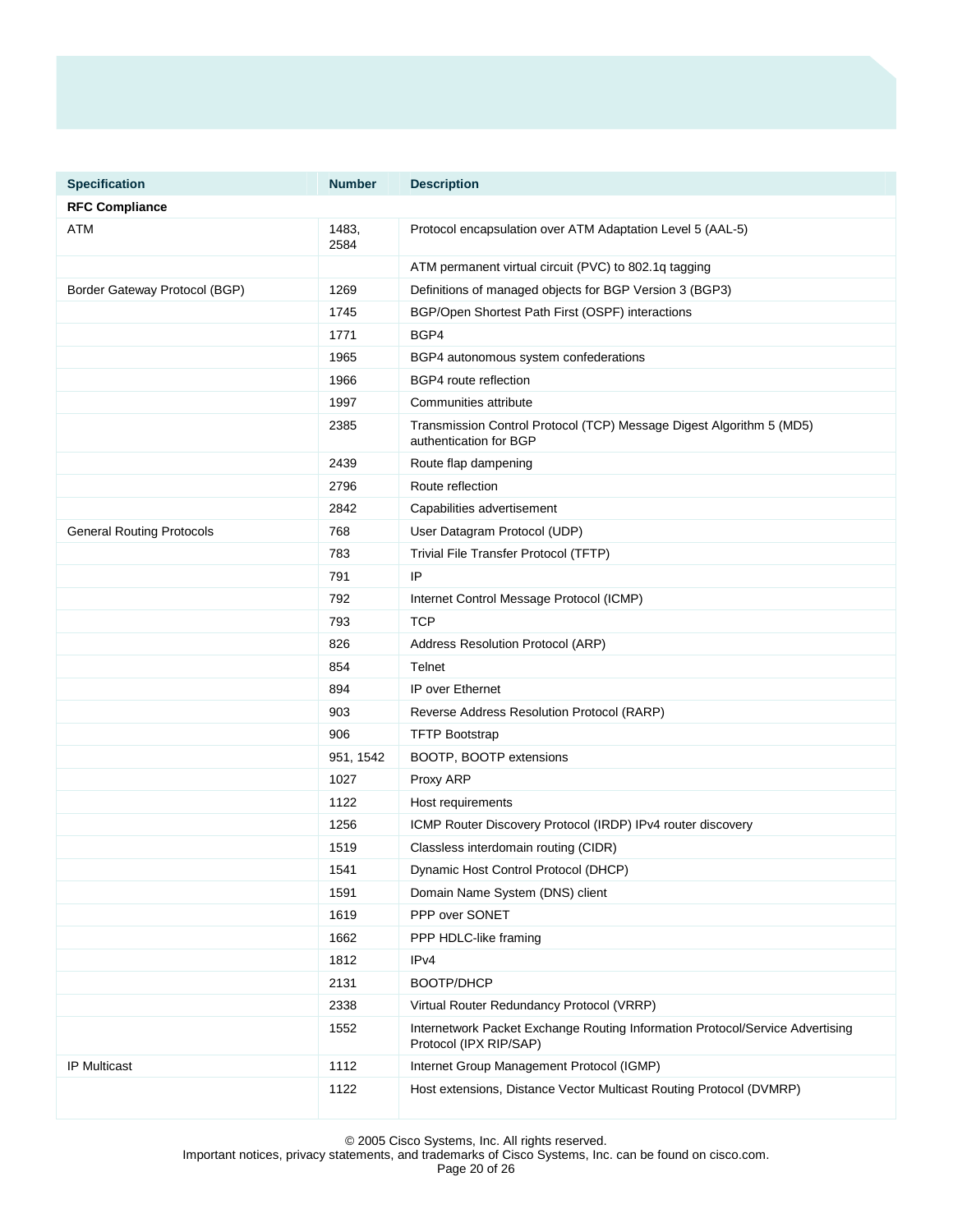| <b>Specification</b>                                  | <b>Number</b> | <b>Description</b>                                                                                      |
|-------------------------------------------------------|---------------|---------------------------------------------------------------------------------------------------------|
|                                                       | 2236          | IGMP v1, v2, v3                                                                                         |
|                                                       |               | IGMP v1, v2, v3 snooping                                                                                |
|                                                       | 2283          | Multicast Border Gateway Protocol (MBGP)                                                                |
|                                                       | 2362          | Protocol Independent Multicast sparse mode (PIM SX)                                                     |
|                                                       | 1075          | DVMRP v3-07                                                                                             |
|                                                       |               | Multicast Source Discovery Protocol (MSDP)                                                              |
|                                                       | Draft         | PIM dense mode (PIM DX)                                                                                 |
|                                                       | Draft         | Bidirectional PIM (Cisco Catalyst 6500 Series Supervisor Engine 720 only)                               |
| Intermediate System-to-Intermediate<br>System (IS-IS) | 1195          | <b>TCP</b>                                                                                              |
|                                                       | 1377          | <b>PPP</b>                                                                                              |
|                                                       | 2763          | Dynamic host name exchange                                                                              |
|                                                       | 2966          | Domainwide prefixes                                                                                     |
| <b>Label Switched Path Tunnels</b>                    | 2211          | Controlled load network element service                                                                 |
|                                                       | 2702          | Traffic engineering over MPLS                                                                           |
| <b>MPLS</b>                                           | 2547          | <b>MPLS VPN</b>                                                                                         |
|                                                       | 2961          | Resource Reservation Protocol (RSVP) refresh                                                            |
|                                                       | 3031          | MPLS architecture                                                                                       |
|                                                       | 3032          | MPLS label stack encoding                                                                               |
|                                                       | 3036          | Label Distribution Protocol (LDP)                                                                       |
| <b>OSPF</b>                                           | 1583          | OSPF <sub>v2</sub>                                                                                      |
|                                                       | 1587          | <b>OSPF NSSA</b>                                                                                        |
|                                                       | 1745          | <b>OSPF</b> interactions                                                                                |
|                                                       | 1765          | OSPF database overflow                                                                                  |
|                                                       | 1850          | OSPFv2 MIB, traps                                                                                       |
|                                                       | 1997          | Communities and attributes                                                                              |
|                                                       | 2154          | OSPF digital signatures, MD5                                                                            |
|                                                       | 2178          | OSPFv2 (superceded by RFC 2328)                                                                         |
|                                                       | 2328          | OSPF v2                                                                                                 |
|                                                       | 2370          | OSPF opaque link-state advertisement (LSA) option                                                       |
|                                                       | 2385          | TCP M <sub>5</sub>                                                                                      |
|                                                       | 2439          | Route flap damping                                                                                      |
|                                                       | 2842          | Capabilities advertisement                                                                              |
|                                                       | 2918          | Route refresh capability                                                                                |
| <b>RIP</b>                                            | 1058          | RIP <sub>v1</sub>                                                                                       |
|                                                       | 1723          | RIP <sub>v2</sub>                                                                                       |
|                                                       | 2453          | RIP <sub>v2</sub>                                                                                       |
| Miscellaneous Protocols                               | 1866          | <b>HTML</b>                                                                                             |
|                                                       | 2030          | Simple Network Time Protocol (SNTP) Version 4 for IPv4, IPv6, and Open Systems<br>Interconnection (OSI) |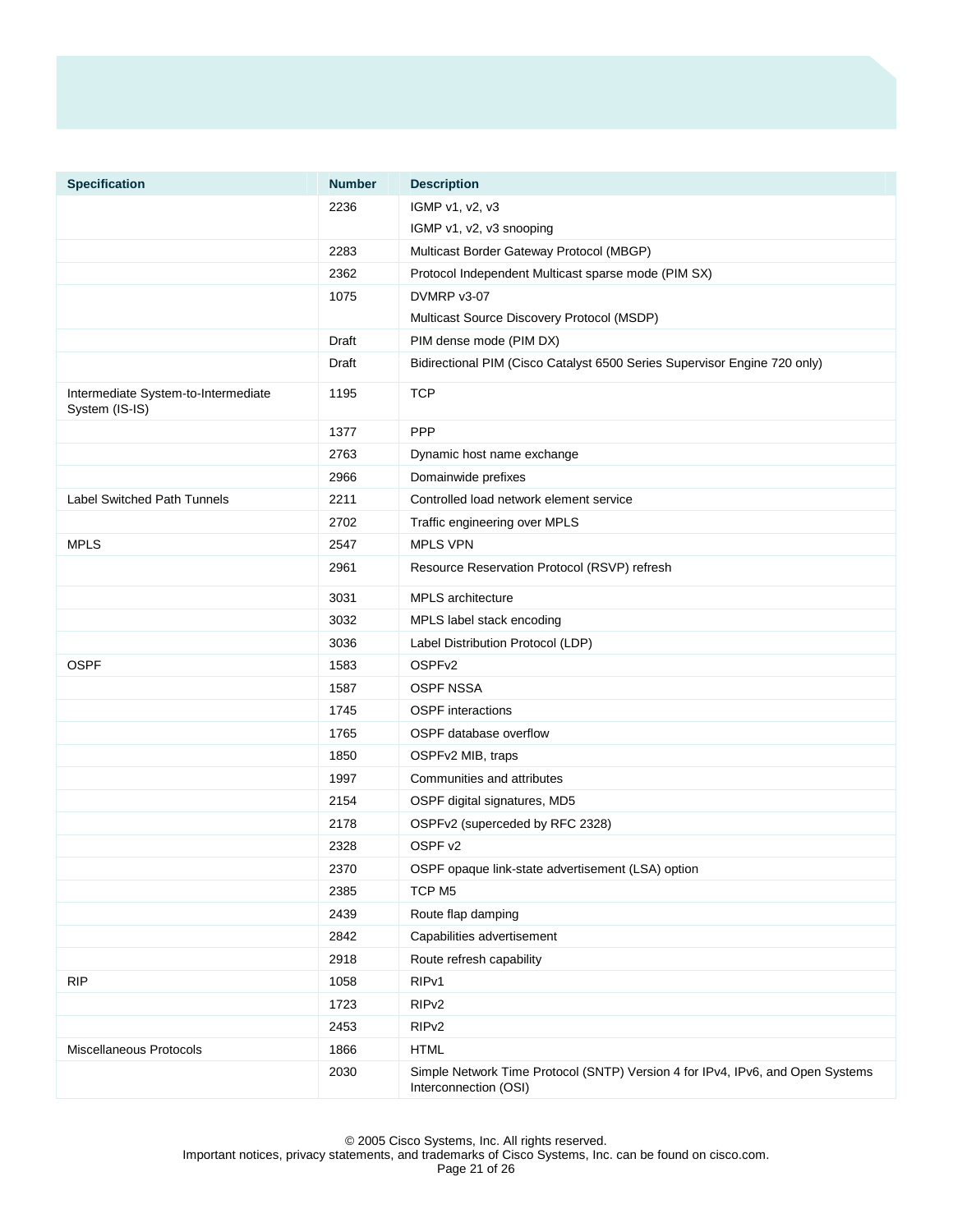| <b>Specification</b>               | <b>Number</b> | <b>Description</b>                                        |
|------------------------------------|---------------|-----------------------------------------------------------|
|                                    | 2068          | <b>HTTP</b>                                               |
| Denial-of-Service (DoS) Protection | 2267          | Network ingress filtering                                 |
|                                    |               | ACLs: wire-speed                                          |
|                                    |               | ICMP and IP-option control                                |
|                                    |               | IP broadcast forwarding control                           |
|                                    |               | Rate limiting using ACLs                                  |
|                                    |               | Unicast Reverse Path Forwarding (RPF)                     |
|                                    |               | Server load balancing with Layer 3 and Layer 4 protection |
|                                    |               | SYN attack protection                                     |
|                                    |               | Session control                                           |
| Network Management                 | 782           | VLAN Trunking Protocol (VTP)                              |
|                                    | 783           | <b>TFTP</b>                                               |
|                                    | 854           | Telnet                                                    |
|                                    | 951           | <b>BOOTP</b>                                              |
|                                    | 1155          | Structure of Management Information (SMIv1)               |
|                                    | 1156          | <b>TCP/IP MIB</b>                                         |
|                                    | 1157          | Simple Network Management Protocol Version 1 (SNMPv1)     |
|                                    | 1212          | <b>MIB</b> definitions                                    |
|                                    | 1213          | <b>SNMP MIB II</b>                                        |
|                                    | 1215          | SNMP traps                                                |
|                                    | 1256          | ICMP router discovery                                     |
|                                    | 1285          | Station management (SMT) 7.3                              |
|                                    | 1354          | IP forwarding table MIB                                   |
|                                    | 1493          | <b>Bridge MIB</b>                                         |
|                                    | 1516          | Ethernet repeater MIB                                     |
|                                    | 1573          | Interface table MIB                                       |
|                                    | 1643          | <b>Ethernet MIB</b>                                       |
|                                    | 1650          | Ether-like MIB                                            |
|                                    | 1657          | <b>BGPv4 MIB</b>                                          |
|                                    | 1724          | RIP <sub>v2</sub> MIB                                     |
|                                    | 1757          | Remote Monitoring (RMON) MIB                              |
|                                    | 1850          | OSPFv2 MIB                                                |
|                                    | 1901,<br>1907 | SNMP <sub>v2c</sub>                                       |
|                                    | 1908          | SNMPv1/v2 coexistence                                     |
|                                    | 2021          | RMON2 probes                                              |
|                                    | 2037          | ENTITY-MIB                                                |
|                                    | 2096          | IP forwarding                                             |
|                                    | 2233          | Interface MIB                                             |
|                                    | 2613          | RMON extension for switched networks (SMON) MIB           |

© 2005 Cisco Systems, Inc. All rights reserved. Important notices, privacy statements, and trademarks of Cisco Systems, Inc. can be found on cisco.com. Page 22 of 26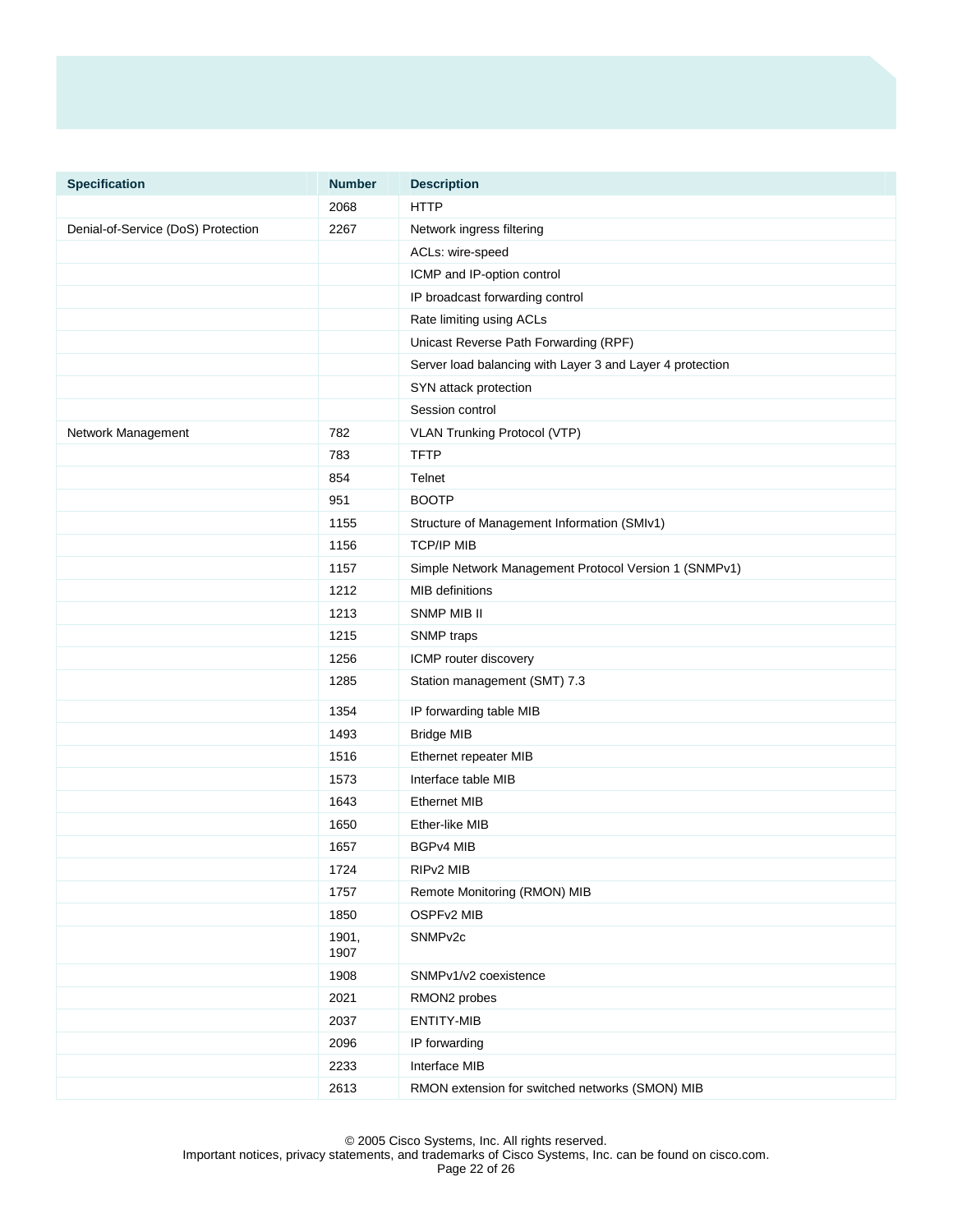| <b>Specification</b> | <b>Number</b> | <b>Description</b>                                                       |
|----------------------|---------------|--------------------------------------------------------------------------|
|                      | 2668          | 802.3 media attachment unit (MAU) MIB                                    |
|                      | 2787          | <b>VRRP MIB</b>                                                          |
|                      | 2925          | Ping/Traceroute/NS Lookup MIB                                            |
|                      |               | Sampled NetFlow                                                          |
|                      |               | 999 local messages                                                       |
|                      |               | BSD Syslog with multiple servers                                         |
|                      |               | Configuration logging                                                    |
|                      |               | CISCO-CDP-MIB                                                            |
|                      |               | CISCO-COPS-CLIENT-MIB                                                    |
|                      |               | Cisco Discovery Protocol                                                 |
|                      |               | CISCO-ENTITY-FRU-CONTROL-MIB                                             |
|                      |               | CISCO-PAGP-MIB                                                           |
|                      |               | CISCO-STACK-MIB                                                          |
|                      |               | CISCO-STP-Extensions-MIB                                                 |
|                      |               | <b>Cisco Traffic Director Software</b>                                   |
|                      |               | CISCO-UDLDP-MIB                                                          |
|                      |               | CiscoView                                                                |
|                      |               | CISCO-VLAN-Bridge-MIB                                                    |
|                      |               | Cisco VLAN Director Software                                             |
|                      |               | CISCO-VLAN-Membership-MIB                                                |
|                      |               | CISCO-VTP-MIB                                                            |
|                      |               | Cisco Workgroup MIB                                                      |
|                      |               | SPAN and Remote SPAN (RSPAN)                                             |
|                      |               | <b>HSRP</b>                                                              |
|                      |               | <b>HC-RMON</b>                                                           |
|                      |               | HTML/HTTP management                                                     |
|                      |               | NetFlow v1 export                                                        |
|                      |               | RMON HP Open View                                                        |
|                      |               | SMON-MIB                                                                 |
|                      |               | Standard Cisco IOS Software security capabilities: passwords and TACACS+ |
|                      |               | Telnet client                                                            |
|                      |               | Telnet management                                                        |
|                      |               | Text-based CLI                                                           |
|                      |               | Web-based GUI management tools (CiscoWorks)                              |
| Security             | 1492          | TACACS+                                                                  |
|                      | 2138          | RADIUS authentication                                                    |
|                      |               | ACLs for Layers 2, 3, 4, and 7                                           |
|                      |               | Access profiles on all routing protocols                                 |
|                      |               | Access profiles on all management methods                                |
|                      |               | Media Access Control (MAC) address security/lockdown                     |

© 2005 Cisco Systems, Inc. All rights reserved.

Important notices, privacy statements, and trademarks of Cisco Systems, Inc. can be found on cisco.com.

Page 23 of 26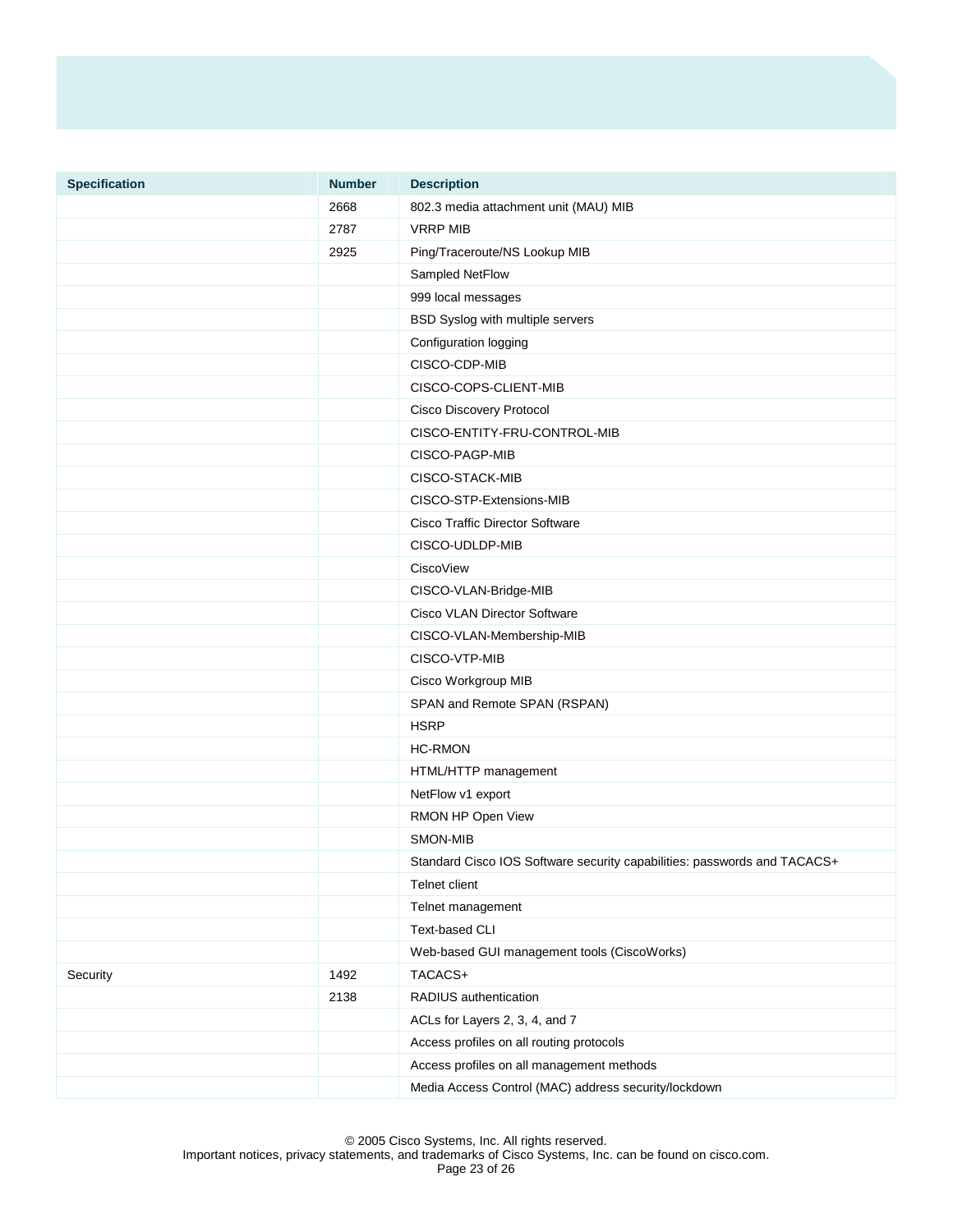| <b>Specification</b> | <b>Number</b> | <b>Description</b>                                |
|----------------------|---------------|---------------------------------------------------|
|                      |               | Network Address Translation (NAT)                 |
|                      |               | Network login (including DHCP/RADIUS integration) |
|                      |               | RADIUS accounting                                 |
|                      |               | RADIUS per-command authentication                 |
|                      |               | Secure Copy Protocol (secure file transfer)       |

### **ORDERING INFORMATION**

Table 10 lists the ordering information for the Cisco Catalyst 6500 Series. To place an order, visit the [Cisco Ordering Home Page](http://www.cisco.com/en/US/ordering/or13/or8/order_customer_help_how_to_order_listing.html).

**Table 11.** Cisco Catalyst 6500 Series Chassis Part Numbers

| <b>Part Number</b> | <b>Chassis</b>                                                   |
|--------------------|------------------------------------------------------------------|
| WS-C6503           | Cisco Catalyst 6503 chassis (3 slots)                            |
| WS-C6503-E         | Enhanced Catalyst 6503 chassis (3 slots)                         |
| WS-C6506           | Catalyst 6506 chassis (6 slots)                                  |
| <b>WS-C6506-E</b>  | Enhanced Catalyst 6506 chassis (6 slots)                         |
| WS-C6509           | Catalyst 6509 chassis (9 slots)                                  |
| WS-C6509-E         | Enhanced Catalyst 6509 chassis (9 slots)                         |
| WS-C6509-NEB-A     | Enhanced Catalyst 6509-NEB chassis (9 vertically oriented slots) |
| WS-C6513           | Catalyst 6513 chassis (13 slots)                                 |

### **SERVICE AND SUPPORT**

Cisco Systems offers a wide range of services programs to accelerate customer success. These innovative services programs are delivered through a unique combination of people, processes, tools, and partners, resulting in high levels of customer satisfaction. Cisco services help you to protect your network investment, optimize network operations, and prepare the network for new applications to extend network intelligence and the power of your business. For more information about Cisco Services, see [Cisco Technical Support Services](http://www.cisco.com/en/US/products/svcs/ps3034/serv_category_home.html) or [Cisco Advanced Services](http://www.cisco.com/en/US/products/svcs/ps11/services_segment_category_home.html).

### **FOR MORE INFORMATION**

For more information about the Cisco Catalyst 6500 Series Switch, contact your local account representative or visit <http://www.cisco.com/en/US/products/hw/switches/ps708/index.html>.

For additional information about the Cisco Catalyst 6500 Series supervisor engines, interface modules, switch fabric modules, and services modules, visit [http://www.cisco.com/en/US/products/hw/switches/ps708/products\\_data\\_sheets\\_list.html.](http://www.cisco.com/en/US/products/hw/switches/ps708/products_data_sheets_list.html)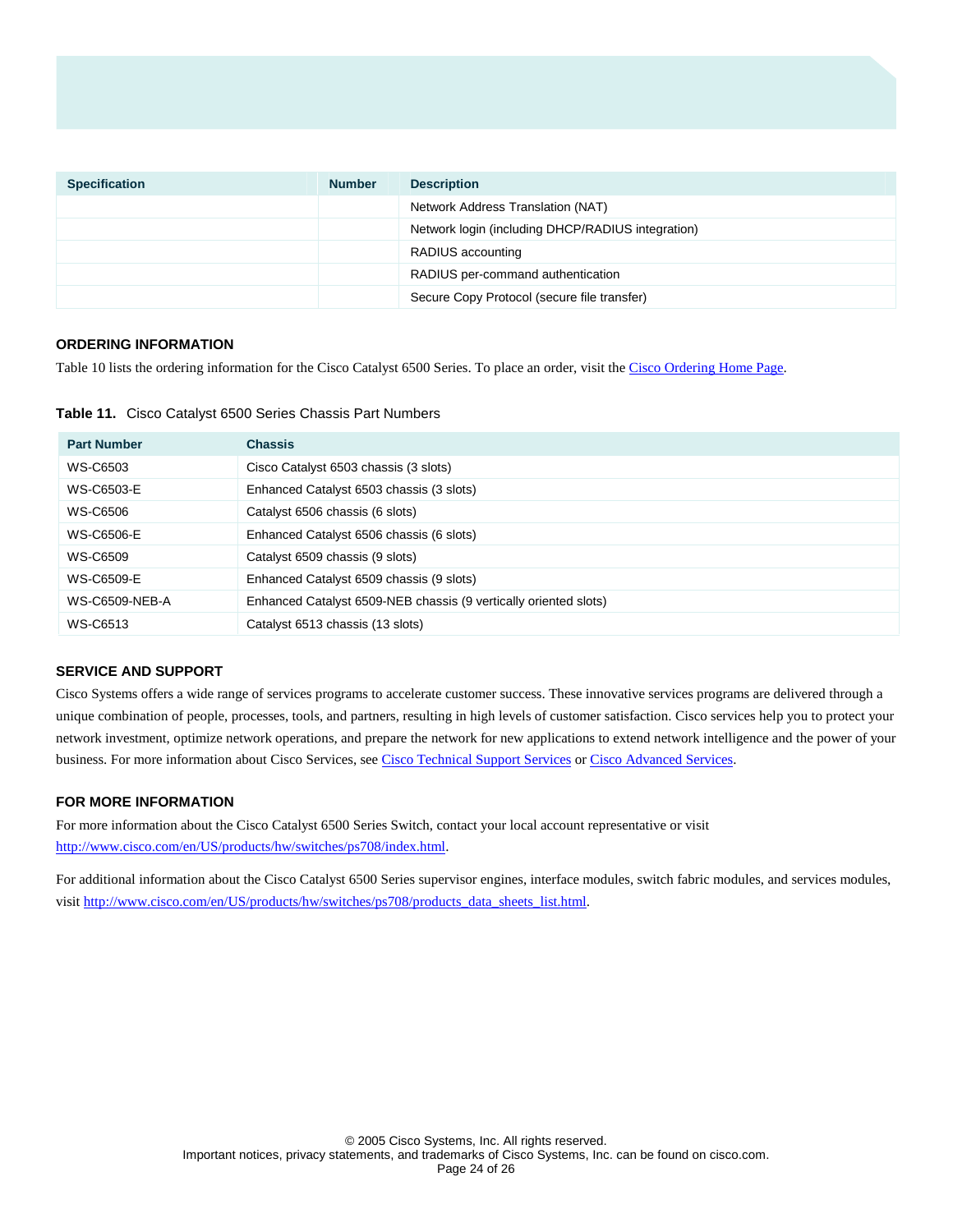

### **Corporate Headquarters**

Cisco Systems, Inc. 170 West Tasman Drive San Jose, CA 95134-1706 USA www.cisco.com Tel: 408 526-4000 800 553-NETS (6387) Fax: 408 526-4100

**European Headquarters**  Cisco Systems International BV Haarlerbergpark Haarlerbergweg 13-19 1101 CH Amsterdam The Netherlands www-europe.cisco.com Tel: 31 0 20 357 1000 Fax: 31 0 20 357 1100

#### **Americas Headquarters**

Cisco Systems, Inc. 170 West Tasman Drive San Jose, CA 95134-1706 USA www.cisco.com Tel: 408 526-7660 Fax: 408 527-0883

### **Asia Pacific Headquarters**

Cisco Systems, Inc. 168 Robinson Road #28-01 Capital Tower Singapore 068912 www.cisco.com Tel: +65 6317 7777 Fax: +65 6317 7799

Cisco Systems has more than 200 offices in the following countries and regions. Addresses, phone numbers, and fax numbers are listed on **the Cisco Website at [www.cisco.com/go/offices.](http://www.cisco.com/go/offices)** 

Argentina • Australia • Austria • Belgium • Brazil • Bulgaria • Canada • Chile • China PRC • Colombia • Costa Rica • Croatia • Cyprus Czech Republic • Denmark • Dubai, UAE • Finland • France • Germany • Greece • Hong Kong SAR • Hungary • India • Indonesia • Ireland • Israel Italy • Japan • Korea • Luxembourg • Malaysia • Mexico • The Netherlands • New Zealand • Norway • Peru • Philippines • Poland • Portugal Puerto Rico • Romania • Russia • Saudi Arabia • Scotland • Singapore • Slovakia • Slovenia • South Africa • Spain • Sweden • Switzerland • Taiwan Thailand • Turkey • Ukraine • United Kingdom • United States • Venezuela • Vietnam • Zimbabwe

Copyright 2005 Cisco Systems, Inc. All rights reserved. CCSP, CCVP, the Cisco Square Bridge logo, Follow Me Browsing, and StackWise are trademarks of Cisco Systems, Inc.; Changing the Way We Work, Live, Play, and Learn, and iQuick Study are service marks of Cisco Systems, Inc.; and Access Registrar, Aironet, ASIST, BPX, Catalyst, CCDA, CCDP, CCIE, CCIP, CCNA, CCNP, Cisco, the Cisco Certified Internetwork Expert logo, Cisco IOS, Cisco Press, Cisco Systems, Cisco Systems Capital, the Cisco Systems logo, Cisco Unity, Empowering the Internet Generation, Enterprise/Solver, EtherChannel, EtherFast, EtherSwitch, Fast Step, FormShare, GigaDrive, GigaStack, HomeLink, Internet Quotient, IOS, IP/TV, iQ Expertise, the iQ logo, iQ Net Readiness Scorecard, LightStream, Linksys, MeetingPlace, MGX, the Networkers logo, Networking Academy, Network Registrar, *Packet*, PIX, Post-Routing, Pre-Routing, ProConnect, RateMUX, ScriptShare, SlideCast, SMARTnet, StrataView Plus, TeleRouter, The Fastest Way to Increase Your Internet Quotient, and TransPath are registered trademarks of Cisco Systems, Inc. and/or its affiliates in the United States and certain other countries.

All other trademarks mentioned in this document or Website are the property of their respective owners. The use of the word partner does not imply a partnership relationship between  $\text{any. (0502R)}$  205 Cisco and any other company. (0502R) 205254.U\_ETMG\_JR\_4.05